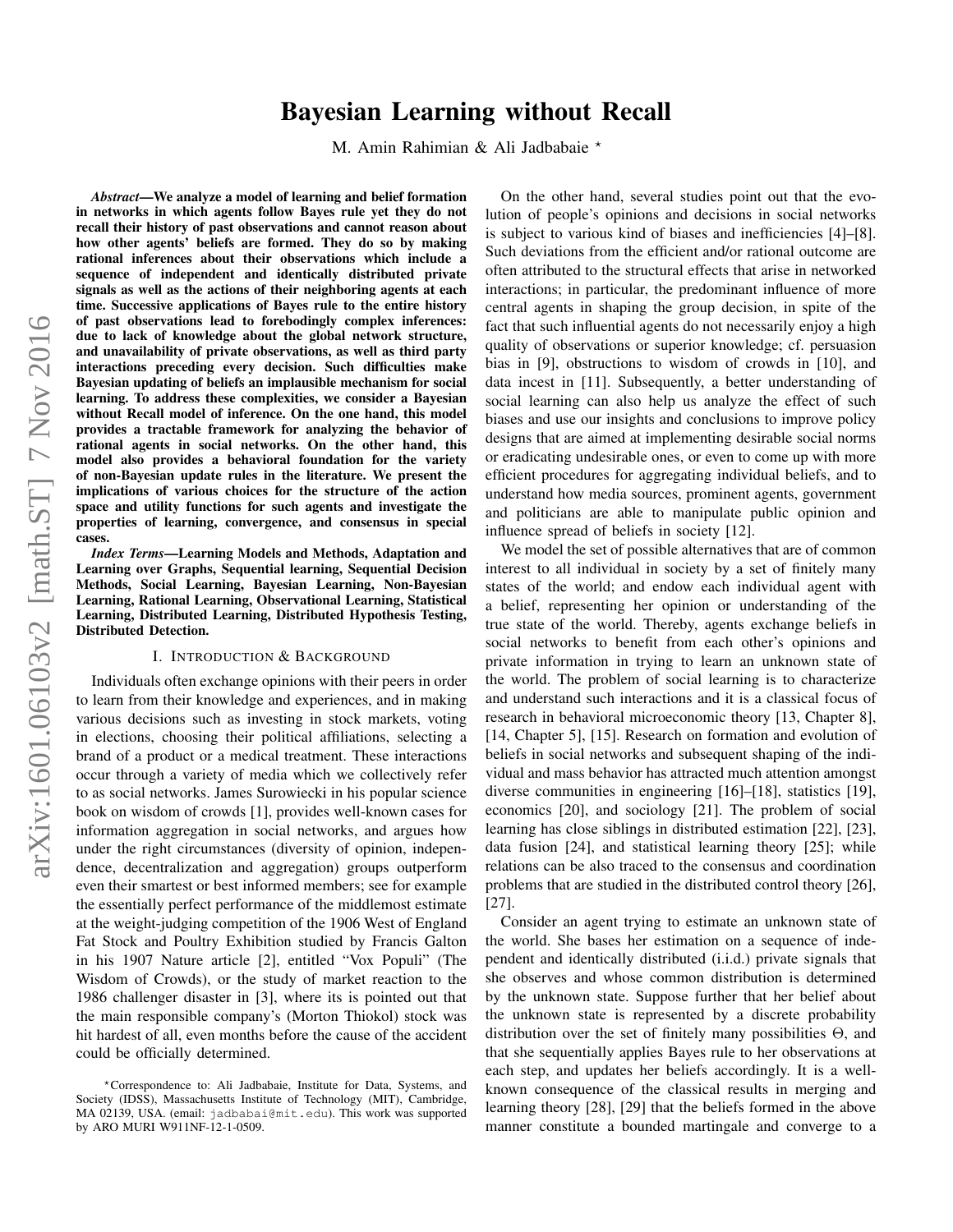limiting distribution as the number of observations increases. However, the limiting distribution may differ from a point mass centered at the truth, in which case the agent fails to learn the true state asymptotically. This may be the case, for instance if the agent faces an identification problem, that is when there are states other than the true state which are observationally equivalent to the true state and induce the same distribution on her sequence of privately observed signals. Accordingly, the agents have an incentive to communicate in a social network so that they can resolve their identification problems by relying on each other's observational abilities.

Rational agents in a social network would apply Bayes rule successively to their observations at each step, which include not only their private signals but also the beliefs and actions communicated by their neighbors. However, such repeated applications of Bayes rule in networks become very complex, especially if the agents are unaware of the global network structure. This is due to the fact that the agents at each step should use their local data that is increasing with time, and make very complex inferences about possible signal structures leading to their observations. Indeed, tractable modeling and analysis of rational behavior in networks is an important problem in network economics and have attracted much attention, [19], [30], [31].

Modeling memory constraints in the context of social learning is an important research problem [15, Chapter 5]. In recent results, Wilson [32] considers the model of a decision maker who chooses between two actions with pay-offs that depend on the true state of the world. Furthermore, the decision maker must always summarize her information into one of the finitely many states, leading to optimal decision rules that specify the transfers between these states. The problem of learning with finite memory in the context of hypothesis testing was originally formulated by [33], [34], where memory constraints restrict the storage capacity for the test statistics. Accordingly, while sufficient statistics are very useful computational tools their utility for memory reduction is not clear. Subsequent results provide sophisticated algorithms to perform the task of hypothesis testing using test statistics that take only finitely many values and to guarantee an asymptotically vanishing error probability [35]–[38]. More recently, the authors in [39] have considered this problem in a setting where agents each receive an independent private signal and make decisions sequentially. Memory in this context refers to the number of immediate predecessors whose decisions are observable by any given agent at the time of making her decision. Accordingly, while the almost sure convergence of the sequence of individual decisions to the correct state is not possible in this finite memory setting, the authors construct decision rules that achieve convergence and learning in probability. They next go on to consider the behavior of rational (pay-off maximizing) agents in this context and show that in no equilibrium of the associated Bayesian game learning can occur.

To avoid the complexities of fully rational inference, a variety of non-Bayesian update rules have been proposed that rely on the seminal work of DeGroot in linear opinion pooling [40],

where agents update their opinions to a convex combination of their neighbors' beliefs and the coefficients correspond to the level of confidence that each agent puts in each of her neighbors. More recently, [20], [41] consider a variation of this model for streaming observations, where in addition to the neighboring beliefs the agents also receive private signals. Other forms of non-Bayesian rules were studied by [42] who consider a variation of observational learning in which agents observe the action and pay-offs of their neighbors and make rational inferences about these action/pay-off correspondence together with the choices made by their neighbors, but ignore the fact that their neighbors are themselves learning from their own observations. In more recent results, [43], [44] consider models of autarkic play where players at each generation observe their predecessor but naïvely think that any predecessor's action relies solely on that player's private information, thus ignoring the possibility that successive generations are learning from each other.

## *A. Motivation & Contributions*

In this paper, we analyze a model of repeated interactions for social learning when agents receive private signals and observe their neighboring decisions (actions) at every epoch of time. Such a model is a good descriptor for online reputation and polling systems such as Yelp<sup>®</sup> and TripAdvisor<sup>®</sup>, where individuals' recommendations are based on their private observations and recommendations of their friends [45, Chapter 5]. The analysis of such systems is important not only because they play a significant role in generating revenues for the businesses that are being ranked [46], but also for the purposes of designing fair rankings and accurate recommendation systems.

Heuristics are widely used in the literature to model social interactions and decision making [47]–[49]. They provide tractable tools to analyze boundedly rational behavior and offer useful insights about decision making under uncertainty [10], [50]. They are also verified to be good descriptors for the behavior of real world agents in the experimental studies by Grimm and Mengel [51] and Chandrasekhar, Larreguy and Xandri [52]. Despite their widespread applications, theoretical and axiomatic foundations of social inferences using non-Bayesian (heuristic) update rules have received limited attention and only recently [53], [54]. A comprehensive theory of non-Bayesian learning that reconciles the rational and boundedly rational approaches with the widely used heuristics remains in demand. A chief contribution of this paper is in establishing a behavioral foundation for the existing non-Bayesian updates in the literature. In particular, this paper addresses the question of how one can limit the information and cognitive requirements of a Bayesian inference and still ensure consensus or learning for the agents.

Some of the non-Bayesian update rules have the property that they resemble the replication of a first step of a Bayesian update from a common prior cf. [9]; in this paper, we formalize and expand up on this idea. In particular, we propose the so-called *Bayesian without Recall* (BWR) model as a belief formation and update rule for *Rational but Memoryless* agents.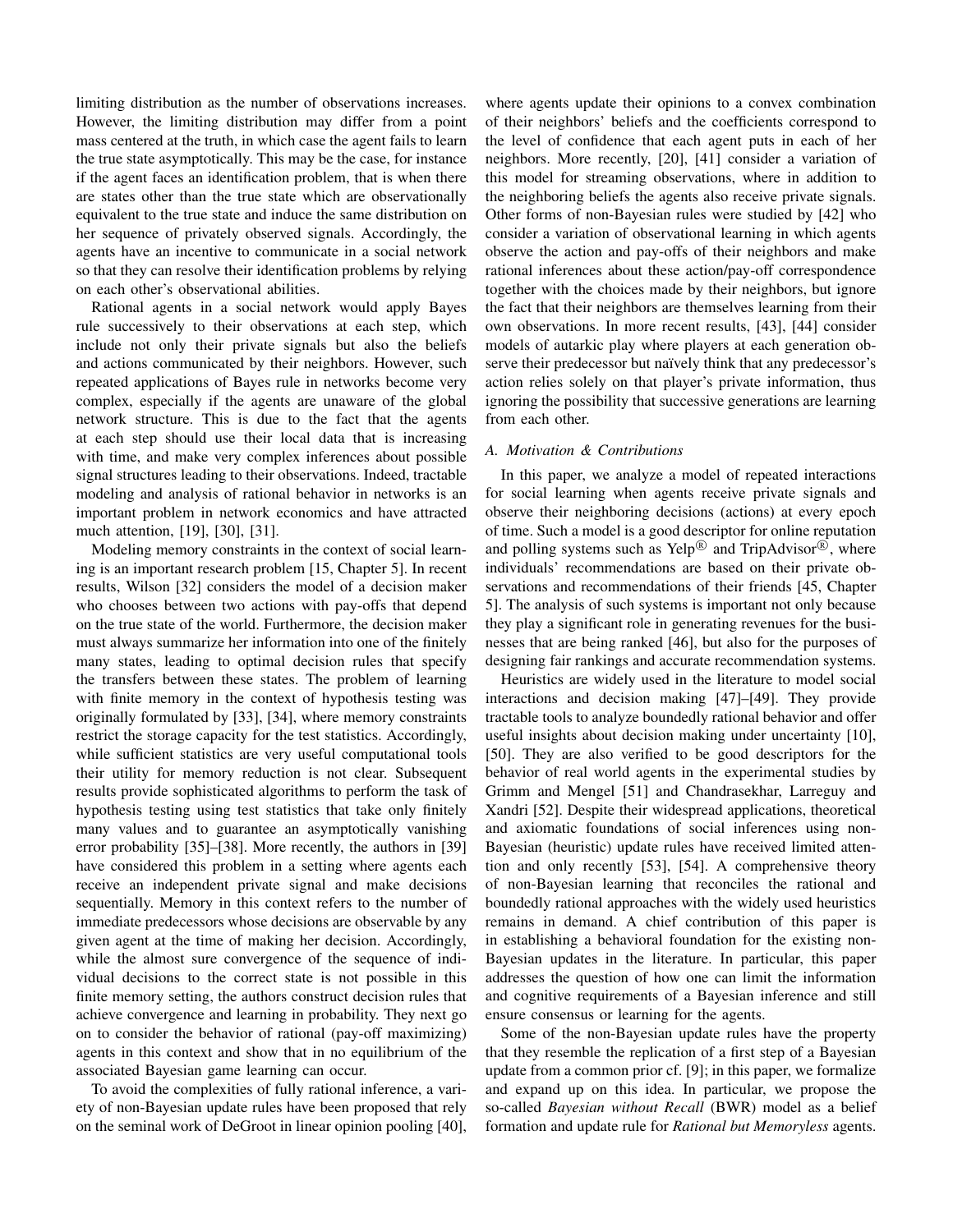To model the behavior of such agents we replicate the timeone update of a Bayesian agent for all future time steps. On the one hand, the BWR model of inference is motivated by the real-world behavior of people reflected in their spur-of-themoment decisions and impromptu behavior; basing decisions only on the immediately observed actions and without regard for the history of such actions. On the other hand, BWR offers a boundedly rational approach to model decision making over social networks. The latter is in contrast with the Bayesian approach which is not only unrealistic in the amount of cognitive burden that it imposes on the agents, but also is often computationally intractable and complex to analyze.

## *B. Brief Overview & Organization of Paper*

A key message of this paper is to show how the BWR scheme can provide justification for some well-known update rules. These rules can be equivalently explained as the update of a Bayesian agent that naively assumes the beliefs of each of her neighbors were formed by a private observation, and not through repeated interaction with others. We begin by specializing the BWR model to a case where agents try to decide between one of the two possible states and are rewarded for every correct choice that they make. We show that the BWR action updates in this case are given by *weighted majority and threshold rules* that linearly combine the observed binary actions and log-likelihoods of private signal. We show that under these update rules the action profiles evolve as a Markov chain on the Boolean cube and that the properties of consensus and learning are subsequently determined by the equilibria of this Markov chain.

When there are only finitely many states of the world and agents choose actions over the probability simplex, then the action spaces are rich enough to reveal the beliefs of every communicating agent. We show that the BWR updates in this second case are *log-linear* in the reported beliefs of the neighbors and the likelihood of private signals. We investigate the properties of convergence and learning for such agents in a strongly connected social network, provided that the truth is identifiable through the aggregate observations of the agents across entire network. This is of particular interest, when the agents cannot distinguish the truth based solely on their private observations, and yet together they learn. Analysis of convergence and learning in this case reveals that almostsure learning happens only if the agents are arranged in a directed circle. We explain how the circular BWR updates generalize to any strongly connected topology by choosing a single neighbor randomly at every time step. We characterize the rate of learning in such cases as being asymptotically exponentially fast with an exponent that is linear in time and whose coefficient can be expressed as a weighted average of the relative entropies of the signal likelihoods of all agents.

The remainder of this paper is organized as follows. The details of our BWR model for social learning are explained in Section II. In Section III we specialize the BWR model to a binary state and action space and investigate the evolution of actions in the resultant Ising model. Next in Section IV

we analyze the case where the network agents are announcing their beliefs at every epoch and the BWR updates become log-linear. Section V concludes the paper, followed by four mathematical appendices, labeled A to E, which provide the detailed derivations and proofs for the technical results that are presented throughout the paper.

#### II. THE BWR MODEL OF NAIVE INFERENCE

A dual process theory for the psychology of thinking identifies two systems for the operations of mind [55]: one that is fast, intuitive, non-deliberative, habitual and automatic (system one); and a second one that is slow, attentive, effortful, deliberative, and conscious (system two) [56]. Major advances in behavioral economics are due to incorporation of this dual process theory and the subsequent models of bounded rationality [57]. Reliance on heuristics for decision making is a distinctive feature of system one that avoids the computational burdens of a rational evaluation; system two on the other hand, is bound to deliberate on the options based on the available information before making recommendations. The interplay between these two systems and how they shape the individual decisions is of paramount importance [58]. According to the BWR model of naive inference for social learning, as the agent experiences with her environment her initial response would engage her system two: she rationally evaluates the reports of her neighbors and use them along with her own private signal to make a decision. However, after her initial experience and by engaging in repeated interactions with the environment, her system one takes over her decision processes, implementing a heuristic that imitates her (rational/Bayesian) inferences from her initial experience; hence avoiding the burden of additional cognitive processing in the ensuing interactions with her environment. In the following subsections we set forth the mathematical and modeling details that allow us to implement the BWR model in a variety of environments with different utility, observation and information structures.

## *A. Signals and Environment*

Consider a set of  $n$  agents that are labeled by  $[n]$  and interact according to a digraph  $G = ([n], \mathcal{E})$ .<sup>1</sup> The neighborhood of agent  $i$  is the set of all agents who communicate with agent  $i$ and it is denoted by  $\mathcal{N}(i) = \{j \in [n]; (j, i) \in \mathcal{E}\}\;$ ; the degree of agent i is the cardinality of its neighborhood card( $\mathcal{N}(i)$ ). Digraph  $G$  is strongly connected if there are directed paths from any agent to any other agents.

Let Θ denote a finite set of possible states of the world and  $\Delta\Theta$  be the space of all probability measures on the set  $\Theta$ .

<sup>&</sup>lt;sup>1</sup>Throughout the paper,  $\mathbb R$  is the set of real numbers,  $\mathbb N$  denotes the set of all natural numbers, and  $\mathbb{N}_0 := \mathbb{N} \cup \{0\}$ . For  $n \in \mathbb{N}$  a fixed integer the set of integers  $\{1, 2, \ldots, n\}$  is denoted by  $[n]$ , while any other set is represented by a calligraphic capital letter. The cardinality of a set  $X$ , which is the number of its elements, is denoted by card( $X$ ). The set difference between  $X$  and  $Y$ denoted by  $XYY$  is the set of all elements of X that do not belong to Y.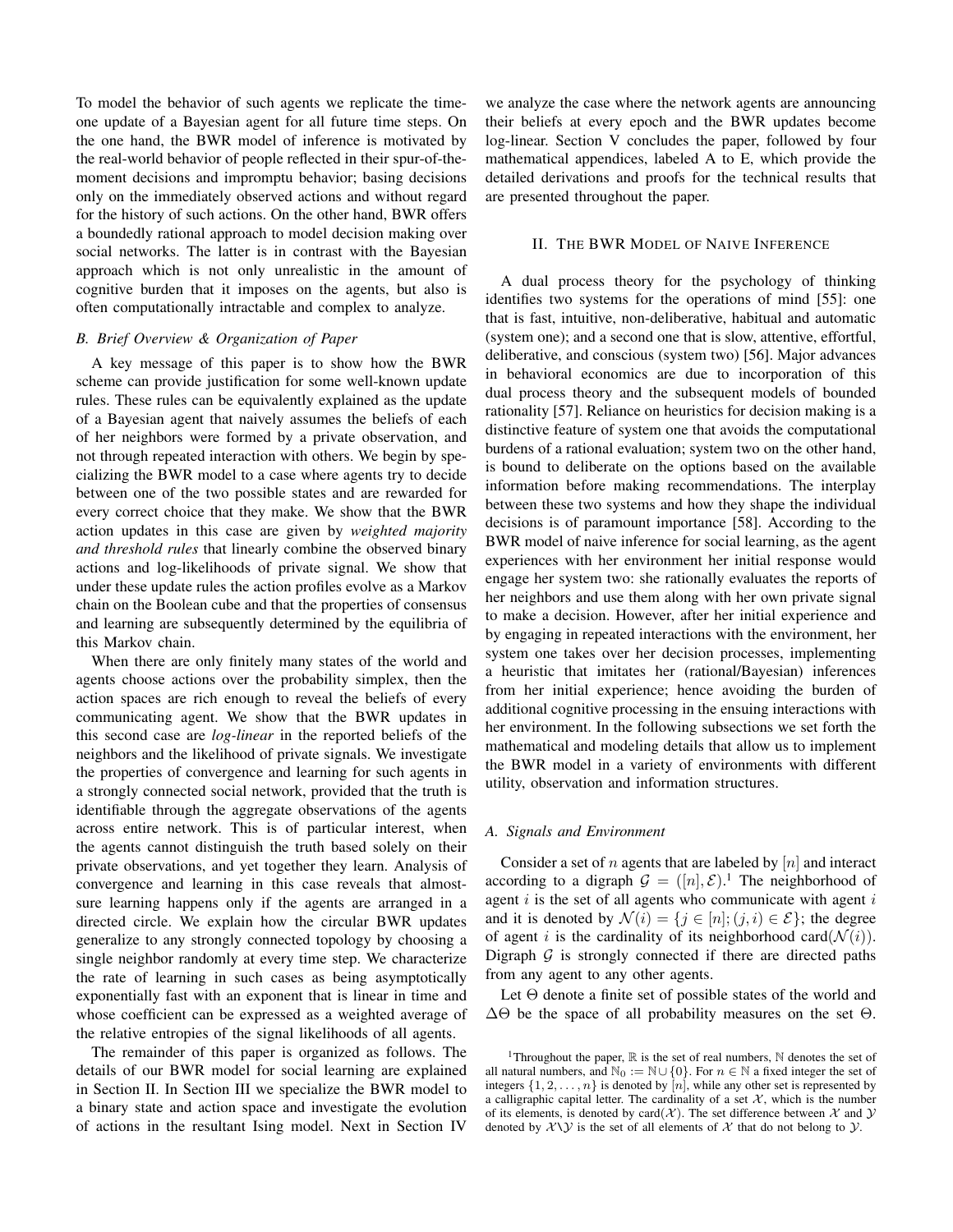A parameter  $\theta \leftrightarrow \Theta$  is chosen arbitrarily from  $\Theta$  by nature.<sup>1</sup> Associated with each agent i,  $S_i$  is a finite set called the signal space of i and given  $\theta$ ,  $l_i(\cdot|\theta)$  is a probability mass function on Si , which is referred to as the *signal structure* or *likelihood function* of agent i. Let  $t \in \mathbb{N}_0$  denote the time index; for each agent i,  $\{s_{i,t}, t \in \mathbb{N}_0\}$  is a sequence of independent and identically distributed (i.i.d.) random variables that take values in  $S_i$  and with the probability mass function  $l_i(\cdot|\theta)$ . This sequence represents the private signals that agent  $i$  observes over time. Note that the private signals are independent over time and across the agents.

Remark 1 (Learning from others). *The fact that different people make independent observations about the underlying truth state* θ *gives them incentive to communicate in social networks, in order to benefit from each others' observations and to augment their private information. Moreover, different people differ in their observational abilities. For instance suppose that the signal structure of agent* i *allows her to*  $distance$  *distinguish the truth*  $\theta$  *and the false state*  $\theta$ *, while the two states*  $\hat{\theta}$  and  $\theta$  are indistinguishable to her: i.e.  $\ell_i(s_i|\check{\theta}) \neq \ell_i(s_i|\theta)$ *for some*  $s_i \in S_i$ , whereas  $\ell_i(s_i | \theta) = \ell_i(s_i | \theta)$  *for all*  $s_i \in S_i$ . *In such circumstances, agent* i *can never resolve her ambiguity*  $b$ etween  $\theta$  *and*  $\check{\theta}$  *on her own; hence, she has no choice but to rely on other people's observations to be able to learn the truth state with certainty.*

For any  $\hat{\theta} \in \Theta$  let  $\lambda_{\hat{\theta}} : \cup_{i \in [n]} \mathcal{S}_i \to \mathbb{R}$  be the real valued function measuring log-likelihood ratio of the signal  $s_i$  under states  $\check{\theta}$  and  $\theta$ , defined as  $\lambda_{\check{\theta}}(s_i) := \log \left( \ell_i(s_i | \check{\theta}) / \ell_i(s_i | \theta) \right)$ . This is a measure of the information content that the signal  $s_i$ provides for distinguishing the false state  $\dot{\theta}$  from the truth  $\theta$ . Subsequently we work with the probability triplet  $(\Omega, \mathscr{F}, \mathbb{P}_{\theta})$ , where  $\Omega = \left( \prod_{i \in [n]} \mathcal{S}_i \right)$  $\int_{0}^{\mathbb{N}_0}$  is an infinite product space with a typical element  $\omega = ((s_{1,0}, \ldots, s_{n,0}), (s_{1,1}, \ldots, s_{n,1}), \ldots)$ and the associated sigma field  $\mathscr{F} = \mathscr{P}(\Omega)$ . The probability measure on  $\Omega$  is  $\mathbb{P}_{\theta}(\cdot)$  which assigns probabilities consistently with the likelihood functions  $l_i(\cdot|\theta), i \in [n]$ ; and in such a way that conditional on  $\theta$  the random variables  $s_{i,t}$ ,  $i \in [n]$ ,  $t \in \mathbb{N}_0$  taking values in  $S_i$ ,  $i \in [n]$ , are independent. The expectation operator  $\mathbb{E}_{\theta} \{\cdot\}$  represents integration with respect to  $d\mathbb{P}_{\theta}(\omega), \omega \in \Omega$ .

#### *B. Beliefs, Observations, Actions and Rewards*

An agents' belief about the unknown allows her to make decisions even as her pay-off is dependent on the unknown state  $\theta$ . These beliefs about the unknown state are probability distributions over  $\Theta$ . Even before the true state  $\theta$  is assigned and any observations are made, every agent  $i \in [n]$  holds a prior belief  $\nu_i(\cdot) \in \Delta \Theta$  with full support:  $\nu_i(\hat{\theta}) > 0$ ,  $\forall \hat{\theta} \in \Theta$ ; this represents her subjective biases about the true value of  $\theta$ . For each time instant t, let  $\mu_{i,t}(\cdot)$  be probability

mass function on Θ, representing the *opinion* or *belief* at time t of agent i about the realized value of  $\theta$ , and define  $\phi_{i,t}(\check{\theta}) := \log \left( \mu_{i,t}(\check{\theta}) / \mu_{i,t}(\theta) \right)$  as the log-belief ratio of agent *i* at time *t* under the states  $\dot{\theta}$  and  $\theta$ . Moreover, let  $\mathbb{P}_{i,t} \{\cdot\}$  denote the probability measure on  $\Theta \times \Omega$  that assigns probabilities consistently with  $\mu_{i,t}(\cdot)$  and the independent signals likelihoods, and let the associated expectation operator be  $\mathbb{E}_{i,t} \{\cdot\}.$ 

At  $t = 0$  after  $\theta \leftrightarrow \Theta$  is assigned, the values  $s_i \in \mathcal{S}_i$  of  $\mathbf{s}_{i,0}$ are realized and the latter is observed privately by each agent  $i$ for all  $i \in [n]$ . Associated with every agent i is an action space  $A_i$  that represents all the choices available to her at every point of time  $t \in \mathbb{N}_0$ , and a utility function  $u_i(\cdot, \cdot) : \mathcal{A}_i \times \Theta \to \mathbb{R}$ . Subsequently, at every time  $t \in \mathbb{N}_0$  each agent  $i \in [n]$  chooses an action  $\mathbf{a}_{i,t} \in \mathcal{A}_i$  and is rewarded  $u_i(\mathbf{a}_{i,t}, \theta)$ . <sup>2</sup>

Such modeling of rewards to actions at successive time periods is common place in the study of learning in games and a central question of interest is that of regret which measures possible gains by the players if they were to play other actions from what they have chosen in a realized path of play; in particular, existence of update/decision rules that would guarantee a vanishing time-average of regret as  $t \to \infty$ , and possible equilibria that characterize the limiting behavior of agents under such rules have attracted much attention, cf. [25], [60], [61]. Under a similar framework Rosenberg et al. [62] consider consensus in a general setting with players who observe a private signal, choose an action and receive a pay-off at every stage, and pay-offs that depend only on an unknown parameter and players' actions. They show that in this setting with no pay-off externalities and interactions which are purely informational players asymptoticly play their best-replies given their beliefs and will agree in their pay-offs; in particular, all motives for experimentation will eventually disappear.

# *C. Naive (Memoryless) Action Updates*

Given  $s_{i,0}$ , agent i forms an initial Bayesian opinion  $\mu_{i,0}(\cdot)$ about the value of  $\theta$ , which is given by

$$
\boldsymbol{\mu}_{i,0}(\hat{\theta}) = \frac{\nu_i(\hat{\theta})l_i(\mathbf{s}_{i,0} | \hat{\theta})}{\sum_{\tilde{\theta} \in \Theta} \nu_i(\tilde{\theta})l_i(\mathbf{s}_{i,0} | \tilde{\theta})}, \forall \hat{\theta} \in \Theta.
$$
 (1)

She then chooses the action:  $a_{i,0} \leftrightarrow \arg \max_{a_i \in A_i} a_i$  $\sum_{\theta \in \Theta} u_i(a_i, \hat{\theta}) \mu_{i,0}(\hat{\theta})$ , maximizing her expected reward:  $\mathbb{E}_{i,0}\lbrace u_i(\mathbf{a}_{i,0},\theta) \rbrace$ . Not being notified of the actual realized value for  $u_i(\mathbf{a}_{i,0}, \theta)$ , she then observes the actions that her neighbors have taken:  $a_{j,0}, j \in \mathcal{N}(i)$ . Given her extended set

<sup>&</sup>lt;sup>1</sup>For a set  $\mathcal{X}, x \leftrightarrow \mathcal{X}$  denotes an arbitrary choice from the elements of  $X$  that is assigned to x. The power-set of  $X$  is the set of all its subsets and it is denoted by  $\mathcal{P}(\mathcal{X}) = \{M; M \subset \mathcal{X}\}\$ . Boldface letters denote random variables, vectors are denoted by a bar over their respective upper or lowercase letters and  $T$  denotes matrix transpose.

<sup>&</sup>lt;sup>2</sup>The utility functions  $u_i(\cdot, \cdot)$ , signal structures  $l_i(\cdot|\cdot)$ , priors  $\nu_i(\cdot)$ , as well as the corresponding sample spaces  $A_i$ ,  $S_i$  and  $\Theta$  are all common knowledge amongst the communicating agents for all  $i \in [n]$ . The assumption of common knowledge in the case of fully rational (Bayesian) agents implies that given the same observations of one another's actions or private signals distinct agents would make identical inferences; in the sense that starting form the same belief about the unknown  $\theta$ , their updated beliefs given the same observations would be the same; in Aumann's words, rational agents cannot agree to disagree [59].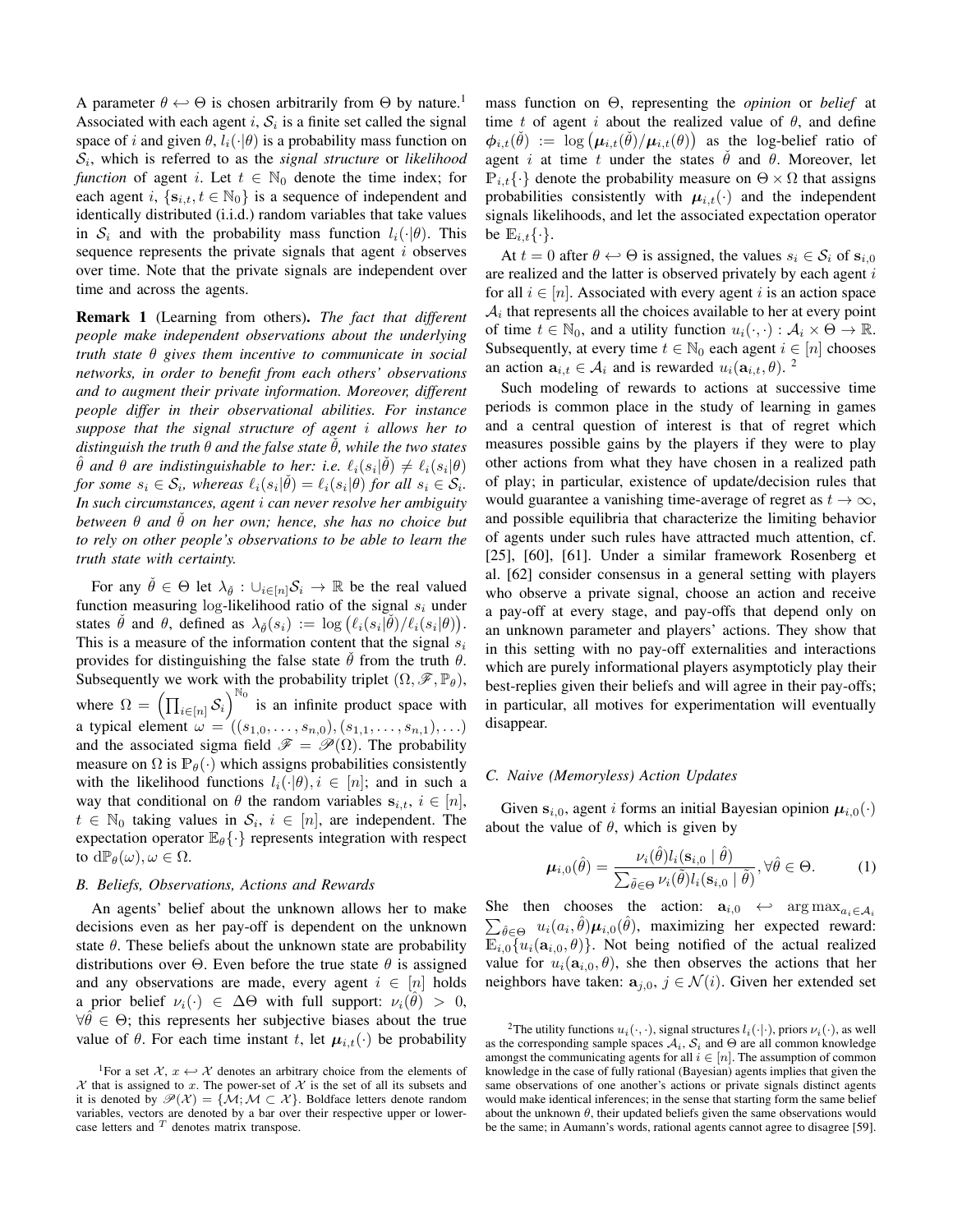of observations at time  $t = 1$ , she makes a second and possibly different move  $a_{i,1}$  according to

$$
\mathbf{a}_{i,1} \leftrightarrow \underset{a_i \in \mathcal{A}_i}{\arg \max} \sum_{\hat{\theta} \in \Theta} u_i(a_i, \hat{\theta}) \boldsymbol{\mu}_{i,1}(\hat{\theta}), \tag{2}
$$

maximizing her expected pay off conditional on everything that she has observed thus far:  $\mathbb{E}_{i,1}\{u_i(\mathbf{a}_{i,1}, \hat{\theta})\} =$  $\mathbb{E}\{u_i(\mathbf{a}_{i,1},\hat{\theta}) \mid \mathbf{s}_{i,0}, \mathbf{a}_{j,0} : j \in \mathcal{N}(i)\}\)$ . Subsequently, she is granted her net reward of  $u_i(\mathbf{a}_{i,0}, \theta) + u_i(\mathbf{a}_{i,1}, \theta)$  from her past two plays.

Following realization of rewards for their first two plays, in any subsequent time instance  $t > 1$  each agent  $i \in [n]$  observes a private signal  $s_{i,t}$  together with the preceding actions of her neighbors  $a_{j,t-1}$ ,  $j \in \mathcal{N}(i)$ . She then takes an option  $a_{i,t}$ out of the set  $A_i$ , such that her expected utility given her observations is maximized. Of particular significance in our description of the behavior of agents in the succeeding time periods  $t > 1$ , is the relation

$$
f_i(\mathbf{s}_{i,0}, \mathbf{a}_{j,0} : j \in \mathcal{N}(i)) := \mathbf{a}_{i,1} \leftrightarrow \underset{a_i \in \mathcal{A}_i}{\arg \max} \mathbb{E}_{i,1} \{ u_i(a_i, \hat{\theta}) \}
$$
\n(3)

derived in  $(2)$ , which given the observations of agent i from time  $t = 0$ , specifies her (Bayesian) pay-off maximizing action for time  $t = 1$ . Note that in writing (2), we assumed that the agents do not receive any private signals at  $t = 1$  and there is therefore no  $s_{i,1}$  appearing in the updates of any agent  $i$ ; and this convention is exactly to facilitate the derivation of mapping  $f_i : S_i \times \prod_{j \in \mathcal{N}(i)} \mathcal{A}_j \to \mathcal{A}_i$ , from the private signal space and action spaces of the neighbors to succeeding actions of each agent. In every following instance we aim to model the inferences of agents about their observations as being rational but memoryless: as of those who come to know their immediate observations which include the actions of their neighbors and their last private signals, but cannot trace these observations to their roots and has no ability to reason about why their neighbors may be behaving the way they do. In particular, such agents have no incentives for experimenting with false reports, as their lack of memory prevents them from reaping the benefits of their experiment, including any possible revelations that a truthful report may not reveal. Subsequently, we argue on normative grounds that such rational but memoryless agents would replicate the behavior of a Bayesian (fully-rational) agent between times zero and one; whence by regarding their observations as being direct consequences of inferences that are made based on the initial priors, they reject any possibility of a past history

beyond their immediate observations:<sup>1</sup>

$$
\mathbf{a}_{i,t} = f_i\left(\mathbf{s}_{i,t}, \mathbf{a}_{j,t-1} : j \in \mathcal{N}(i)\right), \forall t > 1.
$$

On the other hand, note that rationality of agents constrains their beliefs  $\mu_{i,t}(\cdot)$  given their immediate observations; hence, we can also write

$$
\mathbf{a}_{i,t} \leftarrow \underset{a_i \in \mathcal{A}_i}{\arg \max} \mathbb{E}_{i,t} \{ u_i(a_i, \hat{\theta}) \},\tag{4}
$$

or equivalently  $\mathbf{a}_{i,t} \leftrightarrow \arg \max_{a_i \in \mathcal{A}_i} \sum_{\hat{\theta} \in \Theta} u_i(a_i, \hat{\theta}) \boldsymbol{\mu}_{i,t}(\hat{\theta}).$ 

In the sequel, we explore various structures for the action space and the resultant update rules  $f_i$ . In Section III, we show how a common heuristic such as weighted majority can be explained as a rational but memoryless behavior with actions taken from a binary set. In Section IV we shift focus to a finite state space and the probability simplex as the action space. There agents exchange beliefs and the belief updates are log-linear.

## III. WEIGHTED MAJORITY AND THRESHOLD RULES

Consider a binary state space  $\Theta = \{+1, -1\}$ , and suppose that the agents have a common binary action space  $A_i =$  $\{-1, 1\}$ , for all *i*. Let their utilities be given by  $u_i(a, \theta) =$  $2\mathbb{1}_a(\theta) - 1$ , for any agent i and all  $\theta, \alpha \in \{-1, 1\}$ ; here,  $\mathbb{1}_a(\theta)$  is equal to one only if  $\theta = a$  and is equal to zero otherwise. Subsequently, the agent is rewarded by  $+1$  every time she correctly determines the value of  $\theta$  and is penalized by  $-1$  otherwise (Fig. 1).



Fig. 1: Bipartisanship is an example of a binary state space.

We can now calculate 
$$
\sum_{\hat{\theta} \in \Theta} u_i(a_i, \hat{\theta}) \mu_{i,t}(\hat{\theta}) = a(\mu_{i,t}(+1) - \mu_{i,t}(-1)) = a(2\mu_{i,t}(+1) - 1), \forall a \in \{-1, 1\};
$$

<sup>1</sup>Extensions of the above behavioral model to rational agents with bounded memory is of interest; nonetheless, the analysis of Bayesian update even in the simplest cases become increasingly complex. As an example, consider a rational agent who recalls only the last two epochs of her past. In order for such an agent to interpret her observations in the penultimate and ultimate steps, she needs not only a prior to interpret her neighbor's beliefs at the penultimate step, but also a prior to interpret her neighbor's inferences about what she reported to them at the penultimate step leading to their ultimate beliefs. In other words, she needs a prior on what her neighbor's regard as her prior when they interpret what she reports to them as her penultimate belief. Indeed, such belief hierarchies are commonplace in game-theoretic analysis of incomplete information and are captured by the formalism of type space [63], [64].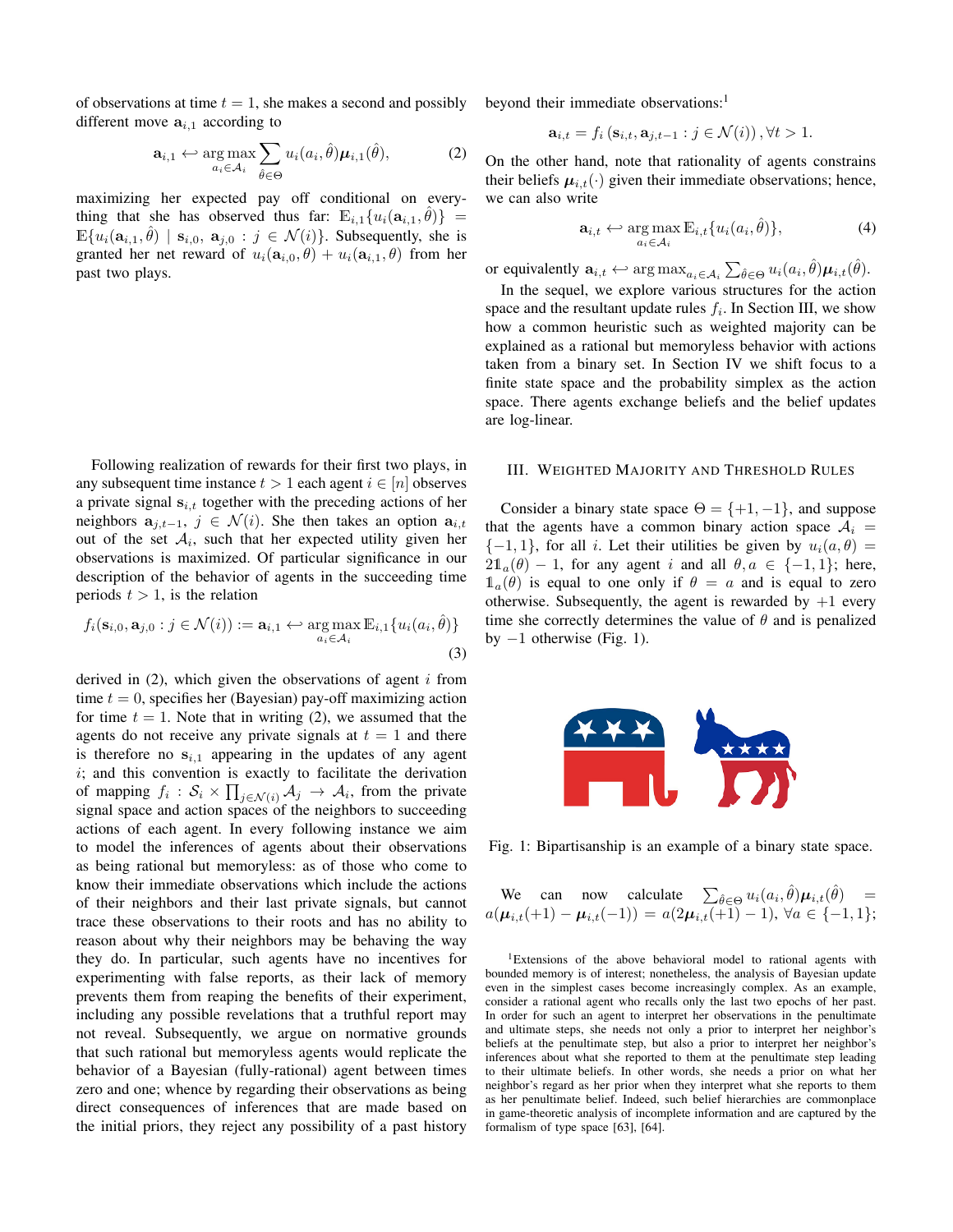and from  $(4)$ , we get<sup>1</sup>

$$
\mathbf{a}_{i,t} = \begin{cases} 1 & \text{if } \boldsymbol{\mu}_{i,t}(+1) \geq \boldsymbol{\mu}_{i,t}(-1), \\ -1 & \text{if } \boldsymbol{\mu}_{i,t}(+1) < \boldsymbol{\mu}_{i,t}(-1), \end{cases}
$$
(5)

We can now proceed to derive the memoryless update rule  $f_i$ under the above prescribed settings. This is achieved by the following expression of the action update of agent  $i$  at time 1. Throughout this section and without any loss of generality, we assume that  $\theta = -1$ .

Lemma 1 (Time-One Bayesian Actions). *The Bayesian action of agent* i *at time one following her observations of actions of her neighbors at time zero and her own private signal at time zero is given by*  $\mathbf{a}_{i,1} = \text{sign}(\sum_{j \in \mathcal{N}(i)} w_j \mathbf{a}_{j,0} + \eta_i + \lambda_1(\mathbf{s}_{i,0}))$ ,  $where \t w_i$  *and*  $\eta_i$  *are constants for each i and they are completely determined by the initial prior and signal structures of agent* i *and her neighbors.*

The exact expressions of the constants  $w_i$ ,  $\eta_i$  and their derivations can be found in Appendix A. Indeed, making the necessary substitutions we derive the following memoryless update  $f_i$  for all  $t > 1$ :  $a_{i,t} = sign$  $\left(\sum_{j\in\mathcal{N}(i)} w_j \mathbf{a}_{j,t-1} + \eta_i + \lambda_1(\mathbf{s}_{i,t})\right)$ . This update rule has a familiar format as a weighted majority and threshold function with the weights and threshold given by  $w_i$  and  $t_{i,t}$  :=  $-\lambda_1(\mathbf{s}_{i,t}) - \eta_i$ , the latter being random and time-varying.

Majority and threshold functions are studied in the analysis of Boolean functions [65, Chapter 5] and several properties of them including their noise stability are of particular interest [66]–[68]. This update rule also appears as the McCulloch-Pitts model of an artificial neuron [69], with important applications in neural networks and computing [70]. This update rule is also important in the study of the Glauber Dynamics in the Ising model, where the  $\pm 1$  states represent atomic spins. The spins are arranged in a graph and each spin configuration has a probability associated with it depending on the temperature and the interaction structure [71, Chapter 15], [72]. The Ising model provides a natural setting for the study of cooperative behavior in social networks. Recent studies have explored the applications of Ising model for analysis of social and economic phenomena such as rumor spreading [73], study of market equilibria [74], and opinion dynamics [75].

Following this model, every agent  $i \in [n]$  chooses her action  $\mathbf{a}_{i,t} \in {\pm 1}$  as the sign of  $\sum_{j \in \mathcal{N}(i)} w_j \mathbf{a}_{j,t-1}$  +  $\eta_i + \lambda_1(\mathbf{s}_{i,t})$ . Subsequently, in processing her available data and choosing her action  $a_{i,t}$ , every agent seeks to maximize  $(\sum_{j \in \mathcal{N}(i)} w_j \mathbf{a}_{j,t-1} \mathbf{a}_{i,t} + \mathbf{a}_{i,t} (\eta_i + \lambda_1(\mathbf{s}_{i,t}))$ . Hence, we can interpret each of the terms appearing as the argument of the sign function, in accordance with how they influence agent  $i$ 's choice of action. In particular, the term  $\eta_i + \lambda_1(\mathbf{s}_{i,t})$  represents the propensity of agent i in choosing the false action  $\theta_1 := 1$ at time  $t$ , and it is determined by the  $log$ -likelihood ratio of

private signal  $\lambda_1(s_{i,t})$ , as well as her innate tendency towards +1 irrespective of any observations. The latter is reflected in the constant  $\eta_i := \log(\nu_i(\theta_1)/\nu_i(\theta_2)) + \log V_i$  based on the log-ratio of her initial prior belief and her knowledge of her neighbor's signal structures, as captured by the constant  $V_i$  in (17) of Appendix A. The latter is increasing in  $\ell_i (s_i \mid \theta_1)$ and decreasing in  $\ell_j (s_j \mid \theta_2)$  for any fixed signal  $s_j \in S_j$ ,  $i \in \mathcal{N}(i)$ ; cf. Lemma 3 of Appendix A.

By the same token, we can also interpret the interaction terms  $w_i$ **a**<sub>i,t−1</sub>a<sub>i,t</sub>. Lemma 4 of Appendix A establishes that constants  $w_j$  are non-negative for every agent  $j \in [n]$ . Hence, in maximizing  $\sum_{j \in \mathcal{N}(i)} w_j \mathbf{a}_{j,t-1} a + a(\eta_i + \lambda_1(\mathbf{s}_{i,t}))$  through her choice of  $a \in \pm 1$  at every time t, agent i aspires to align her choice with as many of her neighbors  $j \in \mathcal{N}(i)$  as possible. However, in doing so she weighs more the actions of those of her neighbors  $j \in \mathcal{N}(i)$  who have larger constants  $w_j$ . The constant  $w_j := \log W_j$  with  $W_j$  given in (18) of Appendix A is a measure of observational ability of agent  $j$ as relates to our model: agents with large constants  $w_i$  are those who hold expert opinions in the social network and they play a major role in shaping the actions of their neighboring agents. Positivity of  $w_i$  for any  $i \in [n]$ , per Lemma 4 of Appendix A, also signifies a case of positive externalities: an agent is more likely to choose an action if her neighbors make the same decision.

## *A. Analysis of Convergence and Learning in Ising Networks*

To begin with the analysis of the binary action update dynamics derived above, we introduce some useful notation. For all  $t \in \mathbb{N}_0$ , let  $\overline{\mathbf{a}}_t := (\mathbf{a}_{1,t}, \dots, \mathbf{a}_{n,t})^T$  be the profile of actions taken by all agents at time  $t$ . Subsequently, we are interested in the probabilistic evolution of the action profiles  $\overline{\mathbf{a}}_t, t \in \mathbb{N}_0$  under the following dynamics

$$
\mathbf{a}_{i,0} = \text{sign}\left(\log \frac{\nu_i(\theta_1)}{\nu_i(\theta_2)} + \lambda_1(\mathbf{s}_{i,0})\right),\tag{6}
$$

$$
\mathbf{a}_{i,t} = \text{sign}\left(\sum_{j \in \mathcal{N}(i)} w_j \mathbf{a}_{j,t-1} + \eta_i + \lambda_1(\mathbf{s}_{i,t})\right), t \ge 1, (7)
$$

for all  $i \in [n]$ . The two constants  $w_i$  and  $\eta_i$  for each agent i are specified in Appendix A and they depend only on the signal structure and initial prior of that agent and her neighbors. The evolution of action profiles  $\bar{a}_t$  in (7) specifies a finite Markov chain that jumps between the vertices of the Boolean hyper cube,  $\{\pm 1\}^n$ . The analysis of the time-evolution of action profiles is facilitated by the classical results from the theory of finite Markov chains with the details spelled out in Appendix B.

If the signal structures are rich enough to allow for sufficiently strong signals (having large absolute log-likelihood ratios), or if the initial priors are sufficiently balanced (dividing the probability mass almost equally between  $\theta_1$  and  $\theta_2$ ), then any action profiles belonging to  $\{\pm 1\}^n$  is realizable as  $\overline{a}_0$  with positive probability under (6). In particular, any recurrent state of the finite Markov chain over the Boolean cube is reachable with positive probability and the asymptotic

<sup>&</sup>lt;sup>1</sup>In writing (5) we follow the convention that agents choose  $+1$  when they are indifferent between their two options. Similarly, the sign function is assumed to take the value  $+1$  when its argument is zero. This assumption is consistently followed everywhere throughout this paper, except in Proposition 1 and its proof in Appendix C, see the footnote therein for further details.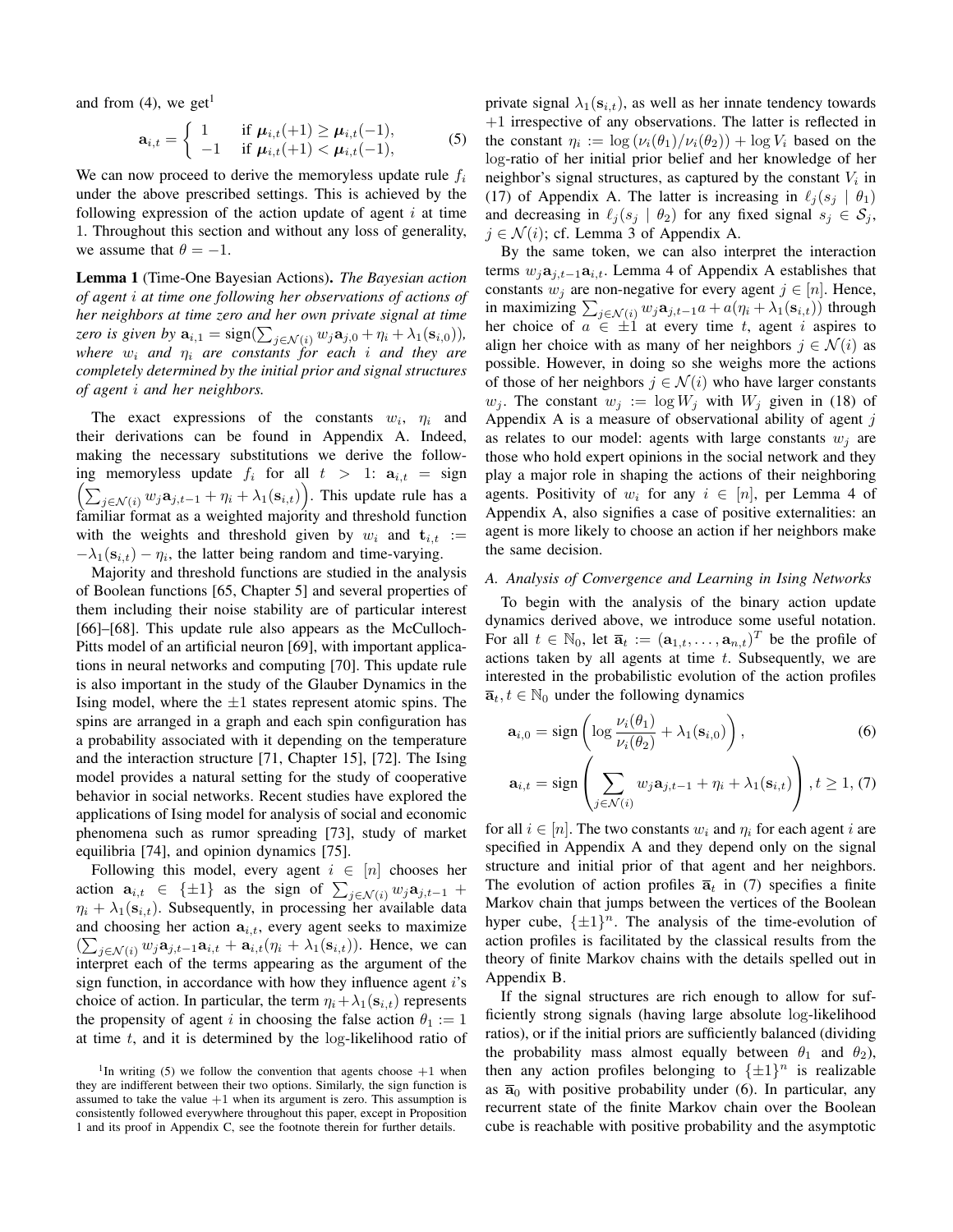behavior can be only determined up to a distribution over the first set of communicating recurrent states that is reached by  $\overline{a}_t$ , cf. Proposition 2 of Appendix B. However, if a recurrent class constitutes a singleton, then our model makes sharper predictions:  $\lim_{t\to\infty} \bar{a}_t$  almost surely exists and is identified as an absorbing state of the finite Markov chain. This special case is treated next due to its interesting implications.

## *B. Equilibrium, Consensus, and (Mis-)Learning*

We begin by noting that the absorbing states of the Markov chain of action profiles specify the equilibria under the action update dynamics in (7). Formally, an equilibrium  $\overline{a}^* \in {\pm 1}^n$ is such that if the dynamics in (7) is initialized by  $\overline{a}_0 = \overline{a}^*$ , then with probability one it satisfies  $\overline{a}_t = \overline{a}^*$  for all  $t \ge 1$ . Subsequently, the set of all equilibria is completely characterized as the set of all absorbing states, i.e. any action profiles  $\overline{a}^* \in {\pm 1}^n$  satisfying  $P(\overline{a}^*, \overline{a}^*) = 1$ , where P:  $\{\pm 1\}^n \times {\{\pm 1\}}^n \rightarrow [0, 1]$  specifies the transition probabilities in the Markov chain of action profiles, as defined in (21) of Appendix B. It is useful to express this condition in terms of the model parameters as follows. The proof is included in Appendix C and with a caveat explained in its footnote.

Proposition 1 (Characterization of the Equilibria). *An action profile*  $(a_1^*, \ldots, a_n^*) \in {\{\pm 1\}}^n$  *is an equilibrium of* (7) *if, and only if,*  $-\min_{s_i \in S_i} a_i^*(\lambda_1(s_i) + \eta_i) \le \sum_{j \in \mathcal{N}(i)} w_j a_j^* a_i^*$ ,  $\forall i \in$  $|n|$ .

Of particular interest are the two action profiles  $(1, \ldots, 1)^T$ and  $(-1, \ldots, -1)^T$  which specify a consensus amongst the agents in their chosen actions. The preceding characterization of equilibria is specialized next to highlight the necessary and sufficient conditions for the agents to be at equilibrium whenever they are in consensus.

Corollary 1 (Equilibrium at Consensus). *The agents will be in equilibrium at consensus if, and only if,*  $\max_{s_i \in S_i} |\lambda_1(s_i) +$  $\eta_i \vert < \sum_{j \in \mathcal{N}(i)} w_j, \forall i \in [n].$ 

The requirement of learning under our model is for the agents to reach a consensus on truth. That is for the action profiles  $\overline{a}_t$  to converge to  $(\theta, \ldots, \theta)$  as  $t \to \infty$ . In particular, as in Corollary 1, we need agents to be at equilibrium when in consensus; hence, there would always be a positive probability for the agents to reach consensus on an untruth: with a positive probability, the agents (mis-)learn.

Next in Section IV we show that when the action space is rich enough to reveal the beliefs of the agents, then the rational but memoryless behavior culminates in a log-linear updating of the beliefs with the observations. The analysis of convergence and learning under these log-linear updates consumes the bulk of that section.

# IV. LOG-LINEAR UPDATE RULES

Suppose that  $\Theta = {\theta_1, \dots, \theta_m}$  and for all j label  $\theta_j$  by  $\overline{e}_j \in \mathbb{R}^m$  which is a column vector of all zeros except for its  $j$ -th element which is equal to one. Furthermore, for all agents  $i \in [n]$  let  $A_i$  be the m-dimensional probability simplex:  $A_i =$   $\{(x_1,\ldots,x_m)^T \in \mathbb{R}^m : \sum_{i=1}^m x_i = 1 \text{ and } x_i \geq 0, \forall i\};$  and for all  $\overline{a} := (a_1, \dots, a_m)^T \in \mathcal{A}_i$  and  $\theta_j \in \Theta$ , set

$$
u_i(\overline{a}, \theta_j) = -\|\overline{a} - \overline{e}_j\|_2^2 := -(1 - a_j)^2 - \sum_{\substack{k=1, \\ k \neq j}}^m a_k^2.
$$

Subsequently, we can calculate the expected pay-off from every such action  $\bar{a}$  as:

$$
\mathbb{E}_{i,t}\{u_i(\overline{a},\theta)\} = -\sum_{k=1}^m a_k^2 - 1 + 2\sum_{j=1}^m a_j \mu_{i,t}(\theta_j). \tag{8}
$$

Over the *m*-dimensional probability simplex,  $(8)$  is uniquely maximized by  $\overline{a}^* := (\mu_{i,t}(\theta_1), \dots, \mu_{i,t}(\theta_m))^T$ . Hence, with the probability simplex as their action space  $A_i$  and subjected to the aforementioned utility structure, ever agnet announces her beliefs truthfully, as her optimal action at every epoch of time:  $\mathbf{a}_{i,t} = \arg \max_{a \in \mathcal{A}_i} \mathbb{E}_{i,t} \{ u_i(a, \theta) \} \equiv \mu_{i,t}(\cdot)$ . Therefore, the memoryless update rule  $f_i$  in (3) describes how agents' beliefs are being updated following their observations (Fig. 2).



Fig. 2: People reveal their beliefs through status updates and what they share and post on various social media platforms.

In Appendix D, we calculate the following Bayesian belief at time one, in terms of the observed neighboring beliefs and private signal at time zero.

Lemma 2 (Time-One Bayesian Beliefs). *The Bayesian belief of agent* i *at time one following her observations of beliefs of her neighbors at time zero and her own private signal at time zero is given by*

$$
\boldsymbol{\mu}_{i,1}(\hat{\theta}) = \frac{\nu_i(\hat{\theta})l_i(\mathbf{s}_{i,0} | \hat{\theta}) \left(\prod_{j \in \mathcal{N}(i)} \frac{\boldsymbol{\mu}_{j,0}(\hat{\theta})}{\nu_j(\hat{\theta})}\right)}{\sum_{\tilde{\theta} \in \Theta} \nu_i(\tilde{\theta})l_i(\mathbf{s}_{i,0} | \tilde{\theta}) \left(\prod_{j \in \mathcal{N}(i)} \frac{\boldsymbol{\mu}_{j,0}(\tilde{\theta})}{\nu_j(\tilde{\theta})}\right)}, \forall \hat{\theta} \in \Theta.
$$
\n(9)

Subsequently, at any time step  $t > 1$ , each agent i observes the realized values of  $s_{i,t}$  as well as the current beliefs of her neighbors  $\mu_{j,t-1}(\cdot), \forall j \in \mathcal{N}(i)$  and forms a refined opinion  $\mu_{i,t}(\cdot)$ , using the following rule:

$$
\mu_{i,t}(\hat{\theta}) = \frac{\nu_i(\hat{\theta})l_i(\mathbf{s}_{i,t} | \hat{\theta}) \left(\prod_{j \in \mathcal{N}(i)} \frac{\mu_{j,t-1}(\hat{\theta})}{\nu_j(\hat{\theta})}\right)}{\sum\limits_{\tilde{\theta} \in \Theta} \nu_i(\tilde{\theta})l_i(\mathbf{s}_{i,t} | \tilde{\theta}) \left(\prod_{j \in \mathcal{N}(i)} \frac{\mu_{j,t-1}(\tilde{\theta})}{\nu_j(\tilde{\theta})}\right)}, \quad (10)
$$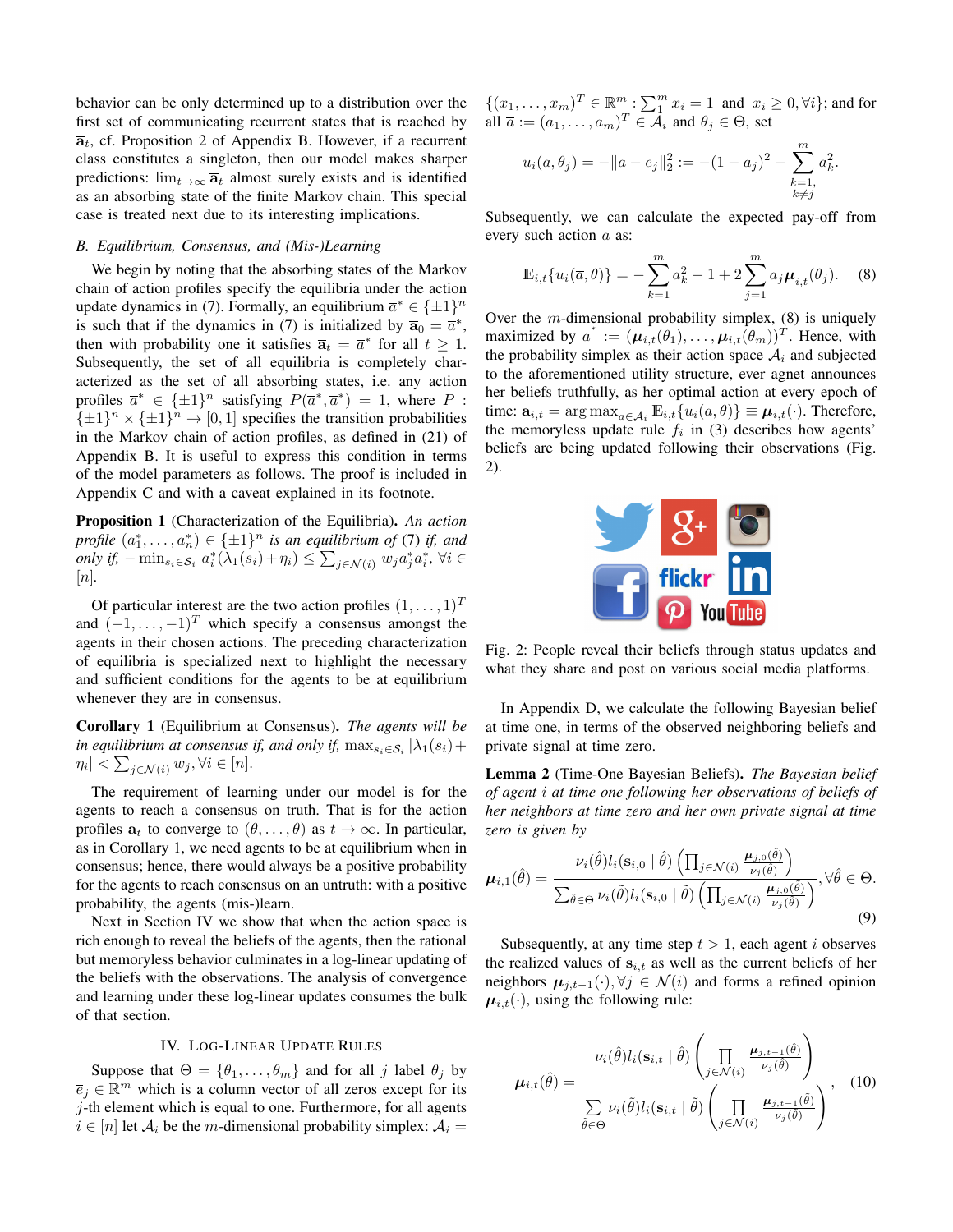for all  $\hat{\theta} \in \Theta$  and at any  $t > 1$ . In writing (10), every time agent i regards each of her neighbors  $j \in \mathcal{N}(i)$  as having started from prior belief  $\nu_j(\cdot)$  and arrived at their currently reported belief  $\mu_{j,t-1}(\cdot)$  directly, hence rejecting any possibility of a past history. This is equivalent to the assumption that the reported beliefs of every neighbor are formed from a private observation and a fixed prior, and not through repeated communications.

Such a rule is of course not the optimum Bayesian update of agent is belief at any step  $t > 1$ , because the agent is not taking into account the complete observed history of her private signals and neighbors' beliefs and is instead, basing her inference entirely on the immediately observed signal and neighboring beliefs; hence, the name *memoryless*. Here, the status of a *Rational but Memoryless* agent is akin to a person who is possessed of a knowledge but cannot see how she has come to be possessed of that knowledge. Likewise, it is by the requirement of rationality in such a predicament that we impose a fixed prior  $\nu_i(\cdot)$  on every agent i and carry it through for all times  $t$ . Indeed, it is the grand tradition of Bayesian statistics, as advocated in the prominent and influential works of [76], [77], [78], [79] and many others, to argue on normative grounds that rational behavior in a decision theoretic framework forces individuals to employ Bayes rule and appropriate it to their personal priors.

## *A. Analysis of Convergence and Log-Linear Learning*

A main question of interest is whether the agents can learn the true realized value  $\theta$ :

Definition 1 (Learning). *An agent* i *is said to learn the truth, if*  $\lim_{t\to\infty} \mu_{i,t}(\theta) = 1$ ,  $\mathbb{P}_{\theta}$ -almost surely.

We begin our analysis of convergence and learning under the update rule in (10) by considering the case of a single agent i, who starts from a prior belief  $\nu_i(\cdot)$  and sequentially updates her beliefs according to Bayes rule:

$$
\boldsymbol{\mu}_{i,t}(\hat{\theta}) = \frac{\boldsymbol{\mu}_{i,t-1}(\hat{\theta})\ell_i(\mathbf{s}_{i,t} \mid \hat{\theta})}{\sum_{\tilde{\theta}\in\Theta} \boldsymbol{\mu}_{i,t-1}(\tilde{\theta})\ell_i(\mathbf{s}_{i,t} \mid \tilde{\theta})}, \forall \hat{\theta} \in \Theta.
$$
 (11)

The Bayesian belief update in (11) linearizes in terms of the log-ratio of beliefs and signal likelihoods,  $\phi_{i,t}(\cdot)$  and  $\lambda_{\phi}(\cdot)$ , leading to

$$
\phi_{i,t}(\check{\theta}) = \log \left( \frac{\nu_i(\check{\theta})}{\nu_i(\theta)} \right) + \sum_{\tau=0}^t \lambda_{\check{\theta}}(\mathbf{s}_{i,\tau})
$$

$$
\to \log \left( \frac{\nu_i(\check{\theta})}{\nu_i(\theta)} \right) + (t+1) \mathbb{E}_{\theta} \left\{ \lambda_{\check{\theta}}(\mathbf{s}_{i,0}) \right\} \tag{12}
$$

 $\mathbb{P}_{\theta}$ -almost surely, as  $t \to \infty$ ; by the strong law of large numbers [80, Theorem 22.1] applied to the sequence of  $\mathbb{E}_{\theta}$ integrable, independent and identically distributed variables:  $\lambda_{\check{\theta}}(\mathbf{s}_{i,t}), t \in \mathbb{N}_0$ . In particular, if  $D_{KL}(\ell_i(\cdot|\theta)||\ell_i(\cdot|\check{\theta})) :=$  $-\mathbb{E}_{\theta}\left\{\lambda_{\check{\theta}}(\mathbf{s}_{i,t})\right\} > 0$ , then  $\phi_{i,t}(\check{\theta}) \to -\infty$  almost surely and agent *i* asymptotically rejects the false state  $\hat{\theta}$  in favor of the true state  $\theta$ , putting a vanishing belief on the former relative to the latter. Therefore, the single Bayesian agent following (11) learns the truth if and only if  $D_{KL}(\ell_i(\cdot|\theta)||\ell_i(\cdot|\check{\theta})) > 0$  for all  $\dot{\theta} \neq \theta$  and the learning is asymptotically exponentially fast at the rate  $\min_{\check{\theta} \in \Theta \setminus \{0\}} D_{KL}(\ell_i(\cdot|\theta)||\ell_i(\cdot|\check{\theta}))$  as shown in [81].<sup>1</sup>  $\check{\theta}$ ∈Θ\{ $\theta$ }

The preceding result is also applicable to the case of a Bayesian agents with direct (centralized) access to all observations across the network: consider an outside Bayesian agent  $\hat{o}$  who shares the same common knowledge of the prior and signal structures with the networked agents; in particular,  $\hat{o}$  knows the signal structures  $\ell_i(\cdot|\hat{\theta})$ , for all  $\hat{\theta} \in \Theta$  and  $i \in [n]$ ; thence, making the same inferences as any other agent when given access to the same observations. Consider next a Gedanken experiment where  $\hat{o}$  is granted direct access to all the signals of every agent at all times. The analysis leading to (12) can be applied to the evolution of log belief ratios for  $\hat{o}$ , whose observations at every time  $t \in \mathbb{N}_0$  is an element of the product space  $\prod_{i \in [n]} S_i$ . Subsequently, the centralized Bayesian beliefs concentrate on the true state at the asymptotically exponentially fast rate of

$$
R_n := \min_{\check{\theta} \in \Theta \setminus \{\theta\}} D_{KL} \left( \prod_{i \in [n]} \ell_i(\cdot | \theta) \middle| \prod_{i \in [n]} \ell_i(\cdot | \check{\theta}) \right)
$$

$$
= \min_{\check{\theta} \in \Theta \setminus \{\theta\}} \sum_{i \in [n]} D_{KL} \left( \ell_i(\cdot | \theta) || \ell_i(\cdot | \check{\theta}) \right). \tag{13}
$$

Next to understand the evolution of beliefs under the loglinear updates in (10), consider the network graph structure as encoded by its adjacency matrix A defined as  $[A]_{ii}$  =  $1 \iff (j, i) \in \mathcal{E}$ , and  $[A]_{ij} = 0$  otherwise. For a strongly connected  $G$  the Perron-Frobenius theory [83, Theorem 1.5] implies that A has a simple positive real eigenvalue, denoted by  $\rho > 0$ , which is equal to its spectral radius. Moreover, the left eigenspace associated with  $\rho$  is one-dimensional with the corresponding eigenvector  $\overline{\alpha} = (\alpha_1, \dots, \alpha_n)^T$ , uniquely satisfying  $\sum_{i=1}^{n} \alpha_i = 1$ ,  $\alpha_i > 0$ ,  $\forall i \in [n]$ , and  $\overline{\alpha}^T A = \rho \overline{\alpha}^T$ . The entry  $\alpha_i$  is also called the centrality of agent i and as the name suggests, it is a measure of how central is the location of agent in the network. Our main result state that almost sure learning cannot be realized in a strongly connected network unless it has unit spectral radius which is the case only of a directed circle.

**Theorem 1** (No Learning when Spectral Radius  $\rho > 1$ ). *In a strongly connected social network and under the memoryless belief updates in* (10)*, no agents can learn the truth unless the*

<sup>1</sup>Note from the information inequality for the Kullback-Leibler divergence that  $D_{KL}(\cdot||\cdot) \ge 0$  and the inequality is strict whenever  $\ell_i(\cdot|\check{\theta}) \not\equiv \ell_i(\cdot|\theta)$ , i.e.  $\exists s \in S_i$  such that  $\ell_i(s|\check{\theta}) \not= \ell_i(s|\theta)$  [82, Theorem 2.6.3]. Further note that whenever  $\ell_i(\cdot|\check{\theta}) \equiv \ell_i(\cdot|\theta)$  or equivalently  $D_{KL} (\ell_i(\cdot|\theta)||\ell_i(\cdot|\theta)) = 0$ , then the two states  $\check{\theta}$  and  $\theta$  are statically indistinguishable to agent  $i$ : there is no way for agent  $i$  to distinguish between  $θ$  and  $θ$ , based only on her received signals. This is because both  $θ$  and  $\ddotθ$ induce the same probability distribution on her sequence of observed i.i.d. signals. Since different states  $\hat{\theta} \in \Theta$  are distinguished through their different likelihood functions  $\ell_i(\cdot \mid \theta)$ ; the more refined such differences are, the better the states are distinguished. Hence, the proposed asymptotic rate is one measure of resolution for the likelihood structure of agent i.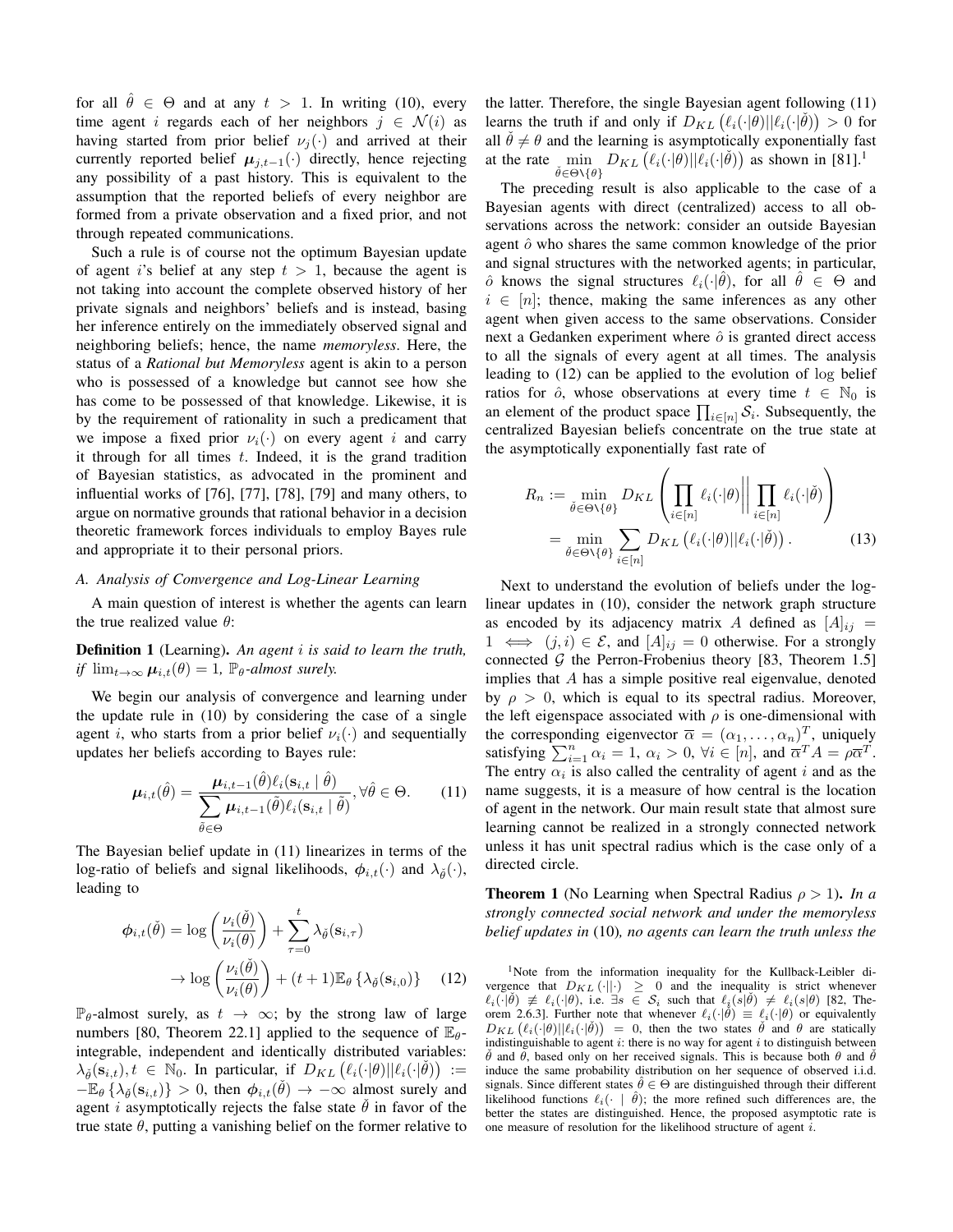## *spectral radius*  $\rho = 1$ *.*

Proof outline: A complete proof is included in Appendix E, but here we provide a description of the mechanism and the interplay between the belief aggregation and information propagation. To facilitate the exposition of the underlying logic we introduce some notation. We define a global (networkwide) random variable  $\Phi_t(\check{\theta}) := \sum_{i=1}^n \alpha_i \phi_{i,t}(\check{\theta})$ , where  $\alpha_i$  is the centrality of agent i and  $\Phi_t(\widecheck{\theta})$  characterizes how biased (away from the truth and towards  $\theta$ ) the network beliefs and priors are at each point in time. In particular, if any agent is to learn the truth, then  $\Phi_t(\check{\theta}) \to -\infty$  as  $t \to \infty$  for all the false states  $\check{\theta} \in \Theta \setminus {\theta}$ . To proceed, we define another network-wide random variable  $\Lambda_t(\tilde{\theta}) := \sum_{i=1}^n \alpha_i \lambda_{\tilde{\theta}}(\mathbf{s}_{i,t})$  which characterizes the information content of the observed signals (received information) for the entire network, at each time  $t$ . Moreover, since the received signal vectors  $\{(\mathbf{s}_{1,t},\ldots,\mathbf{s}_{n,t}), t \in \mathbb{N}_0\}$ are i.i.d. over time,  $\forall \check{\theta} \neq \theta$ ,  $\{\Lambda_t(\check{\theta}), t \in \mathbb{N}_0\}$  constitutes a sequence of i.i.d. random variables satisfying  $\mathbb{E} \left\{ \mathbf{\Lambda}_t(\check{\theta}) \right\} =$  $-\sum_{i=1}^n \alpha_i D_{KL} (\ell_i(\cdot|\theta)||\ell_i(\cdot|\check{\theta})) \leq 0$ . In order for the agents to learn the true state of the world based on their observations, it is necessary that at each false state  $\dot{\theta} \neq \theta$  some agent be able to distinguish  $\check{\theta}$  from the truth  $\theta$ , in which case  $\mathbb{E}\left\{ \Lambda_t(\check{\theta}) \right\}$ < 0, and we can refer to this criterion as *global identifiablity* for the true state  $\theta$ .<sup>1</sup>

In Appendix E we argue that under the update rules in (10) the global belief ratio statistics  $\Phi_t(\check{\theta})$  evolves as a sum of weighted i.i.d. variables  $\rho^{\tau} \Lambda_{t-\tau}(\check{\theta})$ :

$$
\Phi_t(\check{\theta}) = \sum_{\tau=0}^t \rho^\tau \left( \mathbf{\Lambda}_{t-\tau}(\check{\theta}) + (1-\rho)\beta(\check{\theta}) \right), \qquad (14)
$$

where  $\beta(\check{\theta}) := \sum_{i=1}^n \alpha_i \log (\nu_i(\check{\theta})/\nu_i(\theta))$  is a measure of bias in the initial prior beliefs. The weights in (14) form a geometric progressions in  $\rho$ ; hence, the variables increase unbounded in their variance and convergence cannot hold true in a strongly connected social network, unless  $\rho = 1$ . This is due to the fact that  $\rho$  upper bounds the average degree of the graph [84, Chapter 2], and every node in a strongly connected graph has degree greater than or equal to one, subsequently  $\rho > 1$  for all strongly connected graphs.

Remark 2 (Polarization, data incest and unlearning). *The unlearning in the case of* ρ > 1 *in Theorem 1, which applies to all strongly connected topologies except directed circles*  $(where \rho = 1, see Subsection IV-B below), is related to$ *the inefficiencies associated with social learning and can be attributed to the agents' naivety in inferring the sources of their information, and their inability to interpret the actions of their neighbors rationally [85]. In particular, when*  $\rho > 1$  *the noise or randomness in the agents' observations is amplified at every stage of network interactions; since the agents fail to*

<sup>1</sup>The global identifiability condition can be also viewed in the following sense: consider a gedanken experiment where an external fully rational observer  $\hat{o}$  is granted direct access to all the signals of all agents in the network and assume further that she shares the same common knowledge of the prior and signal structures with the network agents. Then  $\hat{o}$  learns the truth if, and only if, it is globally identifiable.

*correct for the repetitions in the sources of their observations as in the case of persuasion bias argued by DeMarzo, Vayanos and Zwiebel [9], or data incest argued by Krishnamurthy and Hoiles [11]. When* ρ > 1 *the effect of the agents' priors is also amplified through the network interactions and those states*  $\theta$ *for which*  $\beta(\hat{\theta}) > 0$  *in* (14), will be asymptotically rejected as  $\sum_{\tau=0}^t \rho^{\tau} (1-\rho) \beta(\check{\theta}) \to -\infty$ , irrespectively of the observed  $\overline{data} \Lambda_{\tau}(\check{\theta}), \tau \in \mathbb{N}_0$ . This phenomenon arises as agents *engage in excessive anti-imitative behavior, compensating for the neighboring priors at every period [44]. It is justified as a case of choice shift toward more extreme opinions [5], [6] or group polarization [7], [8], when like-minded people after interacting with each other and under the influence of their mutually positive feedback become more extreme in their opinions, and less receptive of opposing beliefs.*

#### *B. Learning in Circles and General Connected Topologies*

For a strongly connected digraph G, if  $\rho = 1$ , then it has to be the case that all nodes have degree 1 and the graph is a directed circle. Subsequently, the progression for  $\Phi_t(\tilde{\theta})$  in (14) reduces to sum of i.i.d. variables in  $\mathcal{L}^1$  and by the strong law of large numbers [80, Theorem 22.1], it converges almost surely to the mean value

$$
\Phi_t(\check{\theta}) = \beta(\check{\theta}) + \sum_{\tau=0}^t \Lambda_\tau(\check{\theta}) \to \beta(\check{\theta}) + (t+1) \mathbb{E} \left\{ \Lambda_0(\check{\theta}) \right\}
$$

$$
\to -\infty,
$$

as  $t \to \infty$ , provided that  $\mathbb{E} \left\{ \mathbf{\Lambda}_0(\check{\theta}) \right\} < 0$ , i.e. if the truth is globally identifiable. Note also the analogy with (12), where  $\Lambda_t(\check{\theta})$  is replaced by  $\lambda_{\check{\theta}}(\mathbf{s}_{i,t})$  as both represent the observed signal(s) or received information at time  $t$ . Indeed, if we further assume that  $\nu_i(\cdot) \equiv \nu(\cdot)$  for all *i*, i.e. all agents share the same common prior, then (10) for a circular network becomes

$$
\boldsymbol{\mu}_{i,t}(\hat{\theta}) = \frac{\boldsymbol{\mu}_{j,t-1}(\hat{\theta})\ell_i(\mathbf{s}_{i,t} | \hat{\theta})}{\sum_{\tilde{\theta}\in\Theta} \boldsymbol{\mu}_{j,t-1}(\tilde{\theta})\ell_i(\mathbf{s}_{i,t} | \tilde{\theta})}, \forall \hat{\theta} \in \Theta,
$$
 (15)

where  $j \in [n]$  is the unique vertex  $j \in \mathcal{N}(i)$ . Update (15) replicates the Bayesian update of a single agents in (11) but the self belief  $\mu_{i,t-1}(\cdot)$  on the right-hand side being is replaced by the belief  $\mu_{j,t-1}(\cdot)$  of the unique neighbor  $\{j\} = \mathcal{N}(i)$ . Indeed, the learning in this case is asymptotically exponentially fast at the rate  $(1/n)$  min  $\check{\theta}$ ∈Θ\{ $\theta$ }  $\sum_{j=1}^{n} \widetilde{D_{KL}}(\ell_j(\cdot|\theta)||\ell_j(\cdot|\check{\theta})) = 1/3R_3;$ hence, the same exponential rate as that of a central Bayesian can be achieved through the BWR update rule, except for a  $1/n$  factor that decreases with the increasing cycle length, cf. [81].

Example 1 (Eight Agents with Binary Signals in a Tri-State World.). *Consider the network of agents in Fig. 3 with the true state of the world being* 1*, the first of the tree possible states*  $\Theta = \{1, 2, 3\}$ *. The agents receive binary signals about the true state* θ *according to the likelihoods listed in the table.*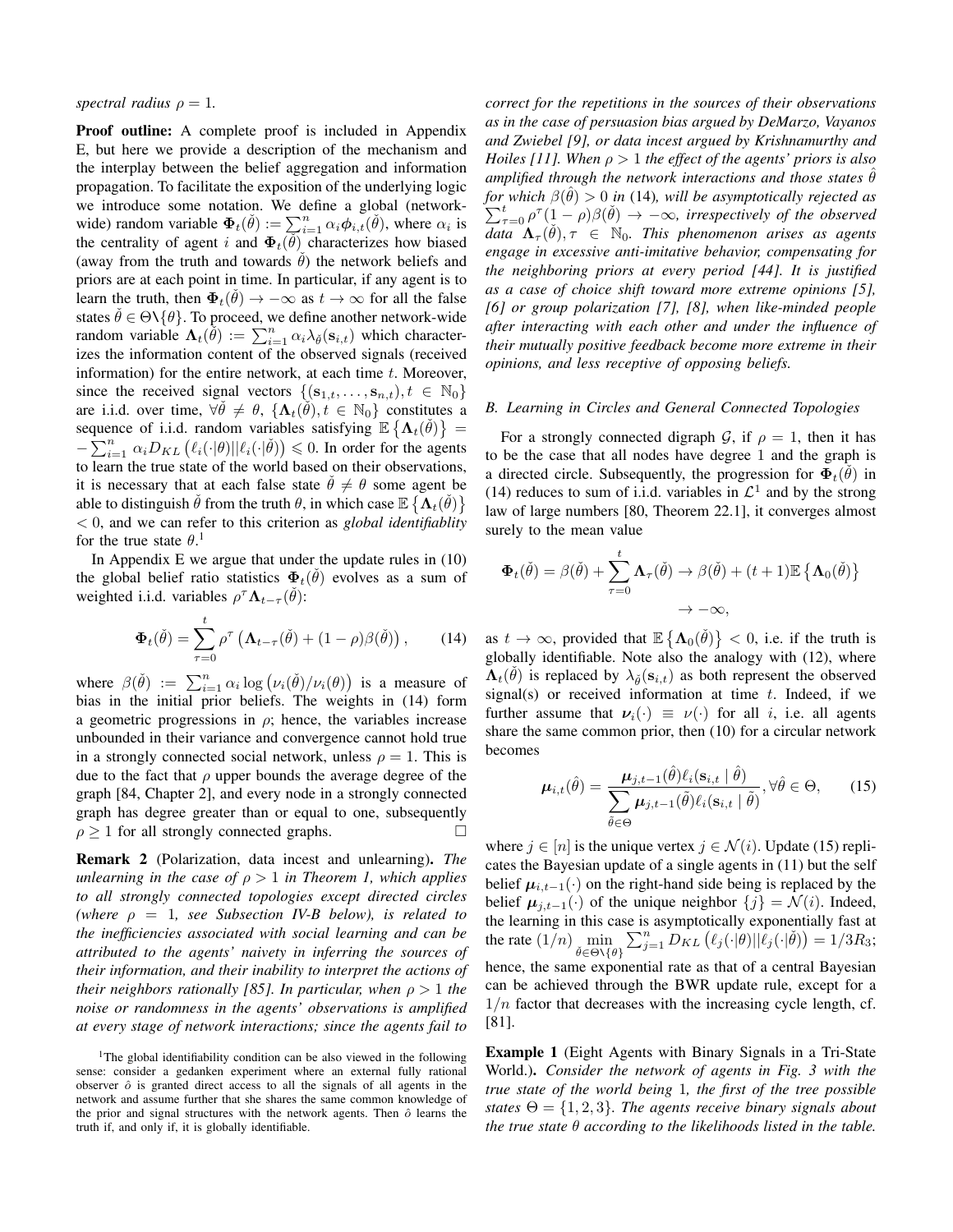

Fig. 3: A hybrid structure

*We begin by the observation that this network can be thought of as a rooted directed tree, in which the root node is replaced with a directed circle (the root circle).*<sup>1</sup> *Next note that the root circle is comprised of three agents and none of them can learn the truth on their own. Indeed, agent* 3 *does not receive any informative signals; therefore, in isolation i.e. using* (11)*, her beliefs shall never depart from their initial priors. We further set*  $l_j(\cdot | \cdot) \equiv l_3(\cdot | \cdot)$  *for all*  $j \in [8]\setminus[3]$ *, so that all the peripheral follower agents are also unable to infer anything about the true state of the world from their own private signals.*

*Starting from a uniform common prior and following the proposed rules* (15)*, all agents asymptotically learn the true state, even though none of them can learn the true state on their own. The plots in Figs. 4 and 5 depict the evolutions of the beliefs for the third agent as well as the difference between the beliefs for the first and eighth agents. We can further show that all agents learn the true state at the same exponentially fast asymptotic rate. In fact, the three nodes belonging to the directed circle learn the true state of the world* at the exponentially fast asymptotic rate of  $(1/3)R_3$  noted *above, irrespectively of the peripheral nodes. The remaining peripheral nodes then follow up with the beliefs of root circle nodes, except for a vanishing difference that increases with the increasing distance of a peripheral node from the root circle: following* (15)*, the first three agents form a circle of leaders where they combine their observations and reach a consensus; every other agent in the network then follows whatever state that the leaders have collectively agreed upon.*

In [86] the authors show the application of the update rule in (15) to general strongly connected topologies



Fig. 4: Evolution of the third agent's beliefs over time



Fig. 5: The difference between the first and eighth agents' beliefs over time

where agents have more than just a single neighbor in their neighborhoods. It is proposed to choose a neighbor  $j \in \mathcal{N}(i)$  independently at random every time and then apply (15) with the reported belief from that neighbor. Here again if the truth is globally identifiable, all agents learn the truth at an asymptotically exponentially fast rate given by  $\sin$  $\check{\theta} \in \Theta \setminus \{\theta\}$  $\sum_{j=1}^n \pi_j D_{KL} (\ell_j(\cdot|\theta)||\ell_j(\cdot|\check{\theta}))$ , where  $\pi_j$  are the probabilities in the stationary distribution of the Markov chain whose transition probabilities are the same as the probabilities

<sup>&</sup>lt;sup>1</sup>Any weakly connected digraph  $G$  which has only degree zero or degree one nodes can be drawn as a rooted tree, whose root is replaced by a directed circle, a so-called root circle. This is true since any such digraph can have at most one directed circle and all other nodes that are connected to this circle should be directed away from it, otherwise  $G$  would have to include a node of degree two or higher.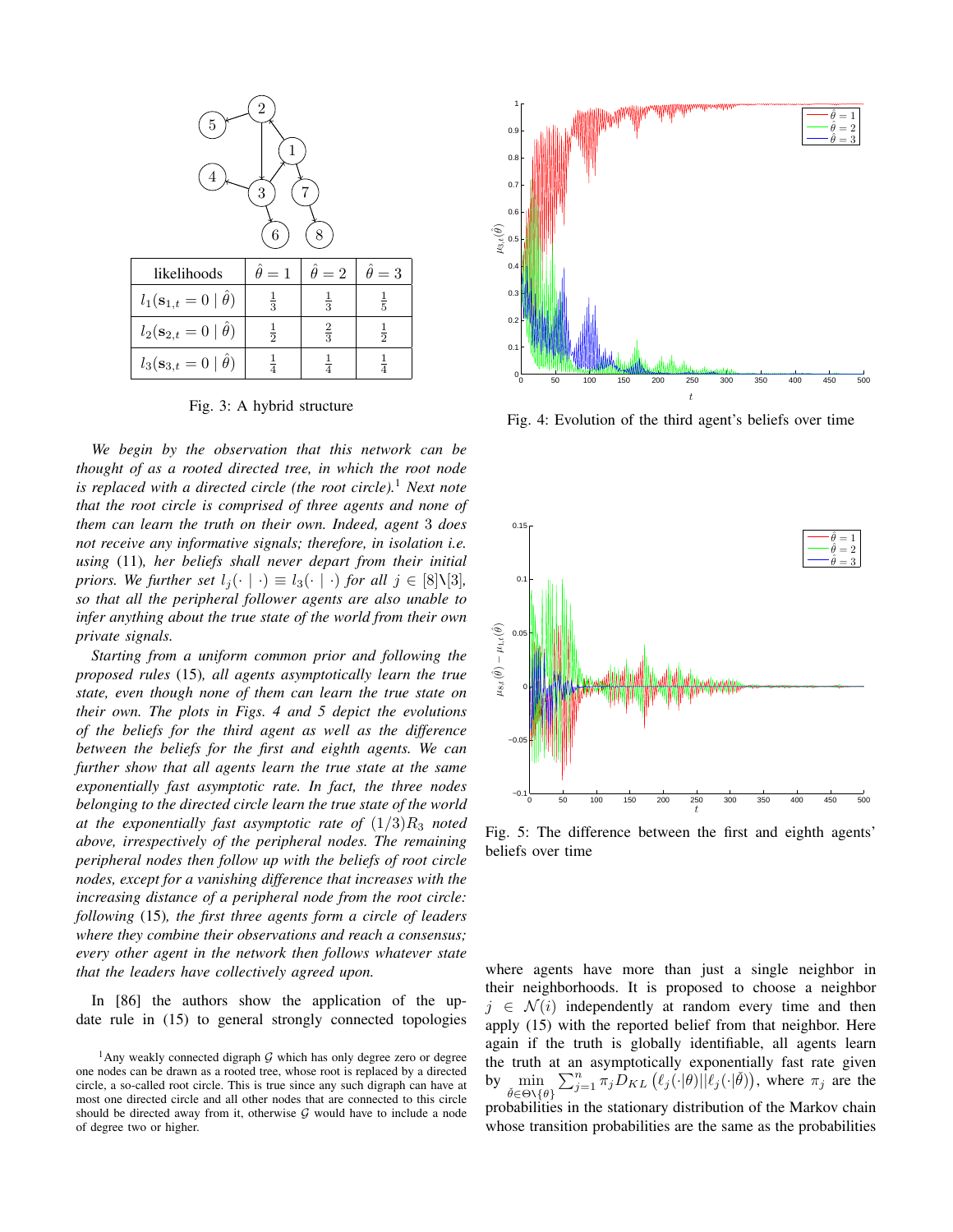for the random choice of neighbors at every point in time.<sup>1</sup> It is notable that the asymptotic rate here is a weighted average of the KL distances  $D_{KL}(\ell_i(\cdot|\theta)||\ell_i(\cdot|\check{\theta}))$ , in contrast with the arithmetic (unweighted) mean  $(1/nR_n)$  that arise in the circular case. Both rates are upper bounded by the centralized Bayesian learning rate of  $R_n$  calculated in (13). Finally, we point out that the rate of distributed learning upper bounds the (weighted) average of individual learning rates. It is due to the fact that observations of different agents complement each other, and while one agent may be good at distinguishing one false state from the truth, she can rely on observational abilities of other agents for distinguishing the remaining false states: consider agents 1 and 2 in Example 1, the former can distinguish  $\hat{\theta} = 2$  from  $\theta = 1$ , while the latter is good at distinguishing  $\theta = 3$  from  $\theta = 1$ ; together they can distinguish all states. Hence, the overall rate of distributed learning upper bounds the average of individual learning rates, and is itself upper bounded by the learning rate of a central Bayesian agent:

$$
\frac{1}{n} \sum_{i=1}^{n} \min_{\check{\theta} \in \Theta \setminus \{\theta\}} D_{KL}(\ell_i(\cdot|\theta) || \ell_i(\cdot|\check{\theta}))
$$
\n
$$
< \min_{\check{\theta} \in \Theta \setminus \{\theta\}} \frac{1}{n} \sum_{i=1}^{n} D_{KL}(\ell_i(\cdot|\theta) || \ell_i(\cdot|\check{\theta})) = \frac{1}{n} R_n < R_n.
$$

Fixing the priors over time will not result in convergence of beliefs, except in very specific cases as discussed above. In [90] we investigate the properties of convergence and learning under the update rules in (10), where the priors  $\nu_i(\cdot)$  are replaced by time-varying distributions  $\xi_{i,j}(\cdot,t)$  that parametrize the log-linear updating of the agents' beliefs over time. It is notable that the memoryless Bayesian update in (10) has a log-linear structure similar to non-Bayesian update rules studied in the literature [91]–[95]; the roots for such a geometric averaging of the neighboring beliefs is traced to logarithmic opinion pools [96], [97] and can be also justified under specific behavioral assumptions [53].

#### V. CONCLUSIONS

This work addressed a social and observational learning model in social networks. Agents attempt to learn some unknown state of the world which belongs to a finite state space. Conditioned on the true state, a sequence of i.i.d. private signals are generated and observed by each agent of the network. The private signals do not provide each agent with adequate information to identify the truth. Hence, agents interact with their neighbors to augment their imperfect observations with those of their neighbors. We proposed a belief aggregation and inference scheme that we call Bayesian without Recall (BWR), as a behavioral model to interpret and provide justification for the variety of non-Bayesian update rules that are suggested in the literature. Accordingly, by replicating the rule that maps the initial priors, neighbor's decisions, and the private signal to Bayesian posterior at one time step for all future time steps, one can derive non-Bayesian updates with well-known and intuitive structures, such as majority rules or log-linear belief updates.

Following the BWR approach, the complexities of a fully rational inference at the forthcoming epochs are avoided, while some essential features of Bayesian inference are preserved. We analyzed the specific form of BWR updates in two cases of binary state and action space, as well as a finite state space with actions taken over the probability simplex. In the case of binary actions the BWR updates take the form of a linear majority rule, whereas if the action spaces are rich enough for the agents to reveal their beliefs, then belief updates take a log-linear format. In each case we investigate the properties of convergence, consensus and learning; the latter is of particular interest, in a strongly connected social network when the truth is identifiable through the aggregate private observations of all individuals but not individually.

On the one hand, the specific forms of the BWR update rules in each case help us to better understand the mechanisms of naive inference, when rational agents are devoid of their ability to make recollections. On the other hand, our results also highlight the consequences of such naivety in shaping the mass behavior; by comparing our predications with the rational learning outcomes. In particular, we saw in Subsection III-B that there is a positive probability for rational but memoryless agents in an Ising model to mis-learn by reaching consensus on an untruth. However Bayesian (fully rational) beliefs constitute a bounded martingale; hence, when truth is identifiable and number of observations increases, the beliefs of rational agents converge almost surely to a point mass centered at the true state [28], [29]. Similarly Theorem 1 states the impossibility of asymptotic learning under the BWR belief updates, whenever the spectral radius of the interconnection graph adjacency is greater than one.

Last but not least, we pinpoint a key difference between the BWR action and belief updates: the former are weighted updates, wheras the latter are unweighted symmetric updates. Accordingly, an agent weighs each neighbor's action differently and in accordance with the quality of private signals which are inferred from actions. On the other hand, when communicating their beliefs the quality of each neighbor's signal is already internalized in their reported belief; hence, when incorporating her neighboring beliefs, an agent regards the reported beliefs of all her neighbors equally, and irrespective of the quality of their private signals.

#### APPENDIX A

## PROOF OF LEMMA 1: TIME-ONE BAYESIAN ACTIONS

Note that given her observation of private signal  $s_{i,0}$ , the posterior probability assigned by agent i to the set  $\theta_1$  is given

<sup>&</sup>lt;sup>1</sup>In many distributed learning models over random and switching networks, agents must have positive self-reliant at any time; as for instance in gossip algorithms [87] and ergodic stationary processes [88]. This condition however is relaxed under (15), as our agents rely entirely on the beliefs of their neighbors every time that they select a neighbor to communicate with. Moreover, unlike the majority of results that rely on the convergence properties of products of stochastic matrices and are applicable only to irreducible and aperiodic communication matrices, cf. [10, Proporition 1]; the convergence results in [86] do not require the transition probability matrix to be aperiodic, as it relies on properties of ergodic Markov chains and holds true for any irreducible, finite-state chain [89, Theorems 1.5.6 and 1.7.7].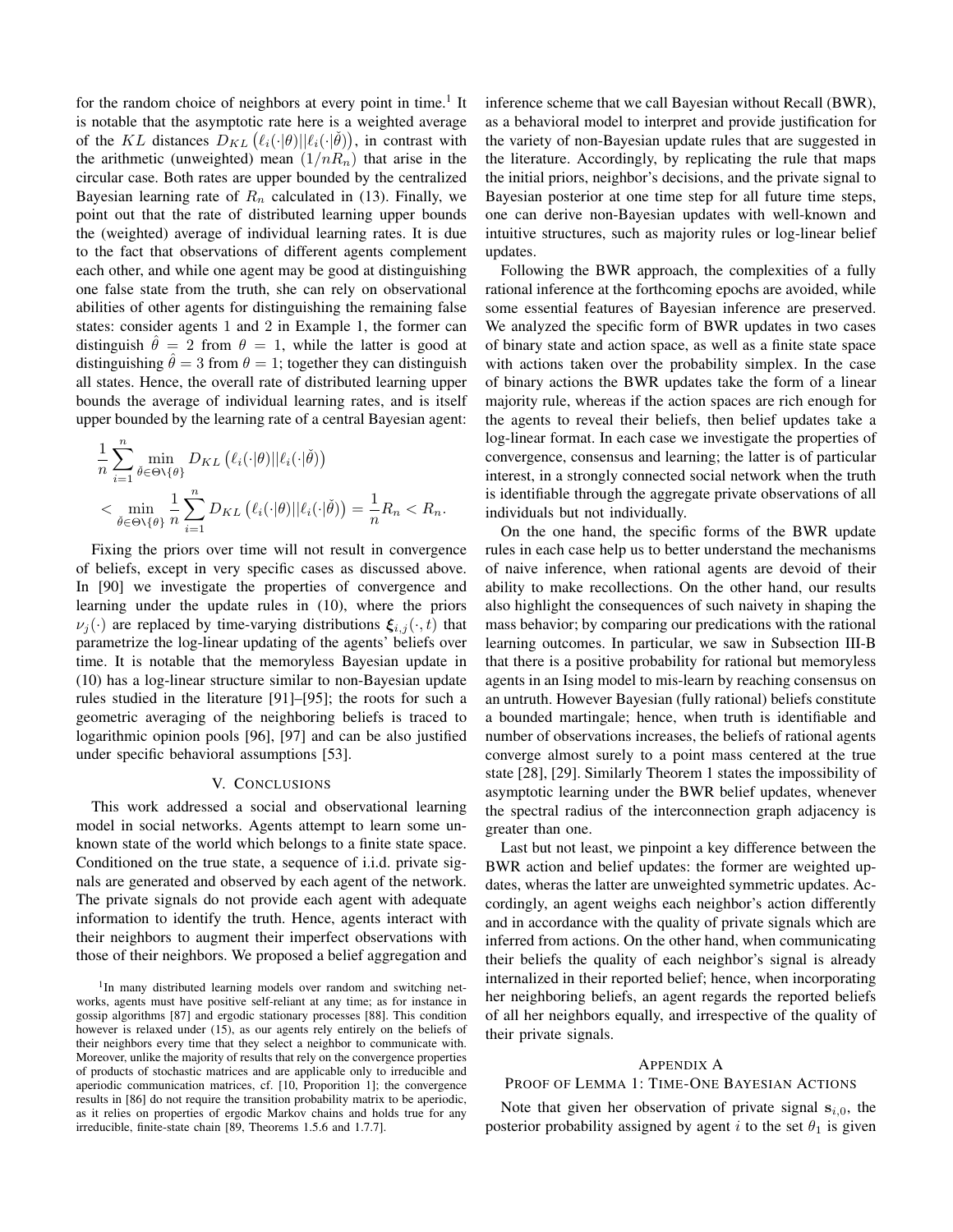by (1) with  $\hat{\theta} = \theta_1$ . We form a dichotomy of the signal space  $S_i$  of each agent into  $S_i^1$  and  $S_i^{-1}$ ; by setting  $S_i^1 := \{s \in$  $S_i: \ell_i(s|\theta_1)\nu_i(\theta_1) \geq \ell_i(s|\theta_2)\nu_i(\theta_2) \}$  and  $S_i^{-1} := S_i \setminus S_i^1$ . It thus follows from (6) that for any  $j \in \mathcal{N}(i)$  the observation that  $\mathbf{a}_{j,0} = 1$  is equivalent to the information that  $\{\mathbf{s}_{j,0} \in S_j^1\}$ and  $a_{i,0} = -1$  is equivalent to the information that  $\{s_{i,0} \in$  $S_j^{-1}$ }. Thereby, the belief of agent i at time  $t = 1$  given her observation of the actions of her neighbors and the private signal  $s_{i,0}$  is given by

$$
\mu_{i,1}(\theta_1) = \frac{\ell_i(\mathbf{s}_{i,0}|\theta_1) \prod_{j \in \mathcal{N}(i)} \left(\sum_{s_j \in \mathcal{S}_j^{\mathbf{a}_{j,0}}} \ell_j(s_j|\theta_1)\right) \nu_i(\theta_1)}{\sum_{\hat{\theta} \in \Theta} \ell_i(\mathbf{s}_{i,0}|\hat{\theta}) \prod_{j \in \mathcal{N}(i)} \left(\sum_{s_j \in \mathcal{S}_j^{\mathbf{a}_{j,0}}} \ell_j(s_j|\hat{\theta})\right) \nu_i(\hat{\theta})},
$$

and we can thus form the ratio

$$
\frac{\mu_{i,1}(\theta_1)}{\mu_{i,1}(\theta_2)} = \frac{\ell_i(\mathbf{s}_{i,0}|\theta_1)\nu_i(\theta_1)}{\ell_i(\mathbf{s}_{i,0}|\theta_2)\nu_i(\theta_2)} \prod_{j \in \mathcal{N}(i)} \left( \frac{\sum_{s_j \in \mathcal{S}_j^{a_{j,0}}} \ell_j(s_j|\theta_1)}{\sum_{s_j \in \mathcal{S}_j^{a_{j,0}}} \ell_j(s_j|\theta_2)} \right)
$$
\n
$$
= \frac{\ell_i(\mathbf{s}_{i,0}|\theta_1)\nu_i(\theta_1)}{\ell_i(\mathbf{s}_{i,0}|\theta_2)\nu_i(\theta_2)} V_i \prod_{j \in \mathcal{N}(i)} W_j^{a_{j,0}}, \qquad (16)
$$

where for all  $i \in [n]$  we have defined

$$
V_i = \prod_{j \in \mathcal{N}(i)} \left( \frac{\sum_{s_j \in \mathcal{S}_j^1} \ell_j(s_j|\theta_1)}{\sum_{s_j \in \mathcal{S}_j^1} \ell_j(s_j|\theta_2)} \times \frac{\sum_{s_j \in \mathcal{S}_j^{-1}} \ell_j(s_j|\theta_1)}{\sum_{s_j \in \mathcal{S}_j^{-1}} \ell_j(s_j|\theta_2)} \right)^{1/2}
$$
\n
$$
(\sum_{s_j \in \mathcal{S}_j^1} \ell_i(s_i|\theta_1) \sum_{s_j \in \mathcal{S}_j^{-1}} \ell_i(s_i|\theta_2))^{1/2}
$$

$$
W_i = \left(\frac{\sum_{s_i \in \mathcal{S}_i^1} \ell_i(s_i|\theta_1)}{\sum_{s_i \in \mathcal{S}_i^1} \ell_i(s_i|\theta_2)} \times \frac{\sum_{s_i \in \mathcal{S}_i^{-1}} \ell_i(s_i|\theta_2)}{\sum_{s_i \in \mathcal{S}_i^{-1}} \ell_i(s_i|\theta_1)}\right) \quad . \tag{18}
$$

Furthermore let  $w_i := \log W_i$  and  $\eta_i := \log (V_i \nu_i(\theta_1) / \nu_i(\theta_2))$ be constants that are determined completely by the initial prior and signal structures of each agent and her neighbors. Subsequently, taking logarithms of both sides in (16) yields the following update rule for the log-ratio of the beliefs at time one,

$$
\log\left(\frac{\boldsymbol{\mu}_{i,1}(\theta_1)}{\boldsymbol{\mu}_{i,1}(\theta_2)}\right) = \sum_{j \in \mathcal{N}(i)} w_j \mathbf{a}_{j,0} + \eta_i + \lambda_1(\mathbf{s}_{i,0}). \quad (19)
$$

Finally, we can apply (5) to derive the claimed expression in Lemma 1 for the updated Bayesian action of agent  $i$  following her observations of her neighbors' actions  $a_{i,0}$ ,  $j \in \mathcal{N}(i)$  and her own private signal  $s_{i,0}$ . We end our derivation by pointing out some facts concerning constants  $\eta_i$  and  $w_i$  which appear in (19).

**Lemma 3** (Monotonicity of  $\eta_i$ ). *Consider any*  $i \in [n]$  *and fix a signal*  $s_j \in S_j$  *for some*  $j \in \mathcal{N}(i)$ *. It holds true that the constant*  $\eta_i$  *is increasing in*  $\ell_j$  ( $s_j$  |  $\theta_1$ ) *and decreasing in*  $\ell_i (s_i | \theta_2)$ .

*Proof.* The claim follows directly from the defining relation  $\eta_i = \log(\nu_i(\theta_1)/\nu_i(\theta_2)) + \log V_i$ , as replacing from (17) yields

$$
\log V_i = +\frac{1}{2} \sum_{j \in \mathcal{N}(i)} \log \sum_{s_j \in \mathcal{S}_j^1} \ell_j(s_j|\theta_1)
$$
  
+ 
$$
\frac{1}{2} \sum_{j \in \mathcal{N}(i)} \log \sum_{s_j \in \mathcal{S}_j^{-1}} \ell_j(s_j|\theta_1)
$$
  
- 
$$
\frac{1}{2} \sum_{j \in \mathcal{N}(i)} \log \sum_{s_j \in \mathcal{S}_j^1} \ell_j(s_j|\theta_2)
$$
  
- 
$$
\frac{1}{2} \sum_{j \in \mathcal{N}(i)} \log \sum_{s_j \in \mathcal{S}_j^{-1}} \ell_j(s_j|\theta_2).
$$
 (20)

The proof now follows upon the realization that for any fixed  $s_j \in S_j$ ,  $j \in \mathcal{N}(i)$  the term  $\ell_j (s_j | \theta_1)$  appears in one of the first two terms appearing with a plus sign in (20), and the term  $\ell_i (s_i | \theta_2)$  appears in one of the last first two terms appearing with a minus sign in (20). Hence, when all else kept constant,  $log V_i$  and subsequently  $\eta_i$  is increasing in  $\ell_j (s_j \mid \theta_1)$  and decreasing in  $\ell_i (s_i | \theta_2)$ .

**Lemma 4** (Positivity of  $w_i$ ). *It holds true for any*  $i \in [n]$  *that*  $w_i \geq 0$ .

*Proof.* First note from the definitions of the sets  $S_i^1$  and  $S_i^{-1}$ that  $\forall s \in \mathcal{S}_i^1$ ,

$$
\frac{\ell_i(s|\theta_1)}{\ell_i(s|\theta_2)} \ge \frac{\nu_i(\theta_2)}{\nu_i(\theta_1)}, \text{ and } \forall s \in \mathcal{S}_i^{-1}, \frac{\ell_i(s|\theta_2)}{\ell_i(s|\theta_1)} > \frac{\nu_i(\theta_1)}{\nu_i(\theta_2)}.
$$

Next we sum the numerators and denominators of the likelihood ratios of the signals in each of sets  $S_i^1$  and  $S_i^{-1}$ ; invoking basic algebraic properties from the resultant fractions yields

$$
\frac{\sum\limits_{s \in \mathcal{S}_i^1} \ell_i(s|\theta_1)}{\sum\limits_{s \in \mathcal{S}_i^1} \ell_i(s|\theta_2)} \ge \frac{\nu_i(\theta_2)}{\nu_i(\theta_1)}, \text{ and } \frac{\sum\limits_{s \in \mathcal{S}_i^{-1}} \ell_i(s|\theta_2)}{\sum\limits_{s \in \mathcal{S}_i^{-1}} \ell_i(s|\theta_1)} > \frac{\nu_i(\theta_1)}{\nu_i(\theta_2)}.
$$

Subsequently, replacing form (18) yields that

$$
W_i := \frac{\sum\limits_{s \in \mathcal{S}_i^1} \ell_i(s|\theta_1)}{\sum\limits_{s \in \mathcal{S}_i^1} \ell_i(s|\theta_2)} \times \frac{\sum\limits_{s \in \mathcal{S}_i^{-1}} \ell_i(s|\theta_2)}{\sum\limits_{s \in \mathcal{S}_i^{-1}} \ell_i(s|\theta_1)} \ge \frac{\nu_i(\theta_2)}{\nu_i(\theta_1)} \times \frac{\nu_i(\theta_1)}{\nu_i(\theta_2)}
$$
  
= 1,

and proof follows from the defining relation  $w_i := \log W_i \geq$ 0.

## APPENDIX B

#### A MARKOV CHAIN ON THE BOOLEAN CUBE

To begin, for any vertex of the Boolean hypercube  $\bar{a}$  :=  $(a_1, \ldots, a_n)^T \in {\{\pm 1\}}^n$  and each agent *i*, define the function  $\pi_i : {\{\pm 1\}}^n \to [0,1]$  as  $\pi_i(\overline{a}) := \mathbb{P}\{\overline{\mathbf{a}}_{i,t+1} = +1 \mid \overline{\mathbf{a}}_t =$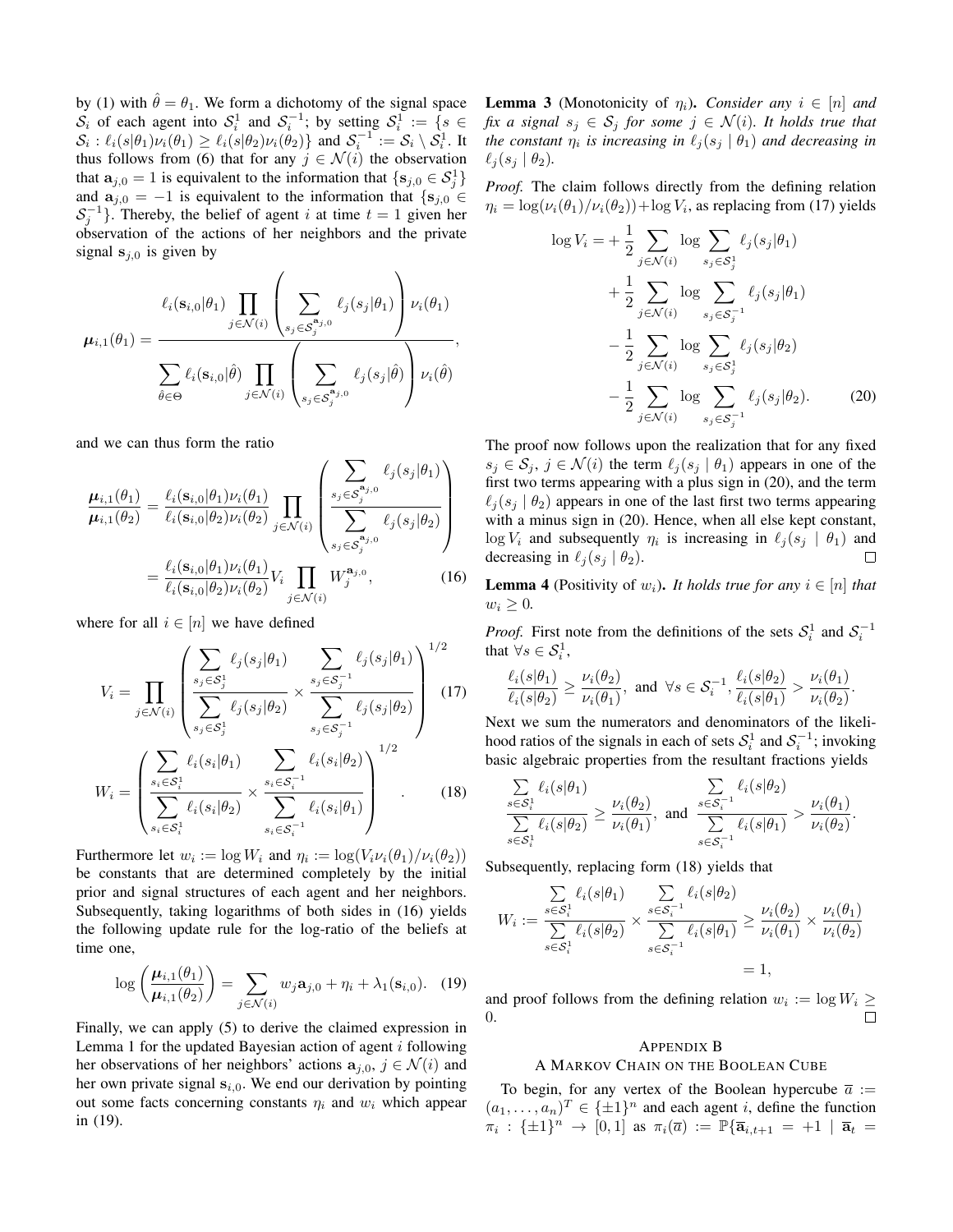$\overline{a}$ } =  $\mathbb{P}_{\theta}\{-\lambda_1(\mathbf{s}_{i,t+1}) \leq \sum_{j \in \mathcal{N}(i)} w_j a_j + \eta_i\}$ . The transition probabilities for the Markov chain of action profiles on the Boolean hypercube are given by

$$
P(\overline{a}', \overline{a}) := \mathbb{P}\{\overline{\mathbf{a}}_{t+1} = \overline{a}' \mid \overline{\mathbf{a}}_t = \overline{a}\}
$$

$$
= \prod_{i:a':=+1} \pi_i(\overline{a}) \prod_{i:a':=-1} (1 - \pi_i(\overline{a})), \qquad (21)
$$

for all  $t \in \mathbb{N}_0$  and any pair of vertices  $\overline{a}' := (a'_{1}, \ldots, a'_{n})^T \in$  $\{\pm 1\}^n$  and  $\overline{a} \in {\{\pm 1\}^n}$ .

It follows from the classification of states and chains in [98, Section 2.4] that  $\{\pm 1\}^n$  can be partitioned into sets of transient communication classes:  $C'_1$ , ...,  $C'_{r'}$ , and recurrent (ergodic) communication classes:  $C_1$ , ...,  $C_r$ . Moreover, as  $t \to \infty$ ,  $\overline{a}_t$  almost surely belongs to  $\cup_{i \in [r]} C_i$ . It is further true that if  $\overline{a}_{t_0} \in C_i$  for some  $i \in [r]$  and  $t_0 \in \mathbb{N}$ , then  $\overline{a}_t \in C_i$  almost surely for all  $t \geq t_0$ : the process will almost surely leave any set of transient action profiles, i.e.  $\cup_{i \in [r']} \mathcal{C}'_i$ , and will almost surely remain in the first recurrent set that it reaches before any other. Let  $\mathbf{r}^* := \arg \min_{\rho \in [r]} \{t : \overline{\mathbf{a}}_t \in C_\rho\}$ be the random variable that determines the first ergodic set of action profiles that is reached by the Markov chain process  ${\overline{a}_t, t \in \mathbb{N}_0}$ ; suppose  $\tau := \text{card}(\mathcal{C}_{r^*})$  and further denote  $\mathcal{C}_{\mathbf{r}^*} := {\mathbf{a}^*_1, \dots, \mathbf{a}^*_\tau}$ . The asymptotic behavior of the process can now be characterized as follows.

Proposition 2 (Asymptotic Distribution of Action Profiles). Let  $\bar{\mathbf{p}} := (\mathbf{p}_1, \dots, \mathbf{p}_{\bm{\tau}})^T$  be the stationary distribution over  $\mathcal{C}_{\mathbf{r}^*}$  *which uniquely satisfies*  $\mathbf{p}_k \sum_{j=1}^{\tau} P(\mathbf{a}_k^*, \mathbf{a}_j^*) = \sum_{j=1}^{\tau} P(\mathbf{a}_k^*, \mathbf{a}_j^*) = \mathbf{p}_{j=1}$ <br>  $P(\mathbf{a}_k^*, \mathbf{a}_j^*) \mathbf{p}_j$ , for all  $k \in [\tau]$ . Then  $\mathbb{P}\{\lim_{t \to \infty} \bar{\mathbf{a}}_t = \mathbf{a}_k^*\} = \$ *for all*  $\check{k} \in [\tau]$ *.* 

# APPENDIX C PROOF OF PROPOSITION 1: EQUILIBRIUM ACTION PROFILES

Any equilibrium  $\bar{a}^* := (a_1^*, \dots, a_n^*)$  of (7) should satisfy  $a_i^* = \text{sign}(\sum_{j \in \mathcal{N}(i)} w_j a_j^* + \eta_i + \lambda_1(\mathbf{s}_{i,t}))$ , with probability one for all i and i. Hence,  $\overline{a}^* \in {\pm 1}^n$  is an equilibrium of (7) if, and only if,  $-\lambda_1(s_i) \le \sum_{j \in \mathcal{N}(i)} w_j a_j^* + \eta_i, \forall s_i \in \mathcal{S}_i$  whenever  $a_i^* = 1$ , and  $-\lambda_1(s_i) \ge \sum_{j \in \mathcal{N}(i)} w_j a_j^* + \eta_i, \forall s_i \in \mathcal{S}_i$  whenever  $a_i^* = -1$ . By multiplying both sides of the inequalities by  $a_i^*$  in each case and reordering the terms we derive the claimed characterization of the equilibria or the absorbing states under the action update dynamics in  $(7).$ <sup>1</sup>

#### APPENDIX D

## PROOF OF LEMMA 2: TIME-ONE BAYESIAN BELIEFS

We begin by applying the Bayes rule to the observation of agent  $i$  at time 1 which include her neighbors' initial beliefs  $\{\boldsymbol{\mu}_{j,0}(\cdot); j \in \mathcal{N}(i)\}\$ as well as her private signal  $\mathbf{s}_{i,0}$ . Accordingly, for any  $\hat{\theta} \in \Theta$ :

$$
\mu_{i,1}(\hat{\theta}) = \mathbb{P}_{i,0} \left( \hat{\theta} \mid \mathbf{s}_{i,0}, \{ \mu_{j,0}(\cdot); j \in \mathcal{N}(i) \} \right) \tag{22}
$$
\n
$$
= \frac{\mathbb{P}_{i,0}(\hat{\theta}, \mathbf{s}_{i,0}, \{ \mu_{j,0}(\cdot); j \in \mathcal{N}(i) \})}{\mathbb{P}_{i,0}(\mathbf{s}_{i,0}, \{ \mu_{j,0}(\cdot); j \in \mathcal{N}(i) \})},
$$
\n
$$
= \frac{\mathbb{P}_{i,0}(\hat{\theta}, \mathbf{s}_{i,0}, \{ \mu_{j,0}(\cdot); j \in \mathcal{N}(i) \})}{\sum_{\tilde{\theta} \in \Theta} \mathbb{P}_{i,0}(\tilde{\theta}, \mathbf{s}_{i,0}, \{ \mu_{j,0}(\cdot); j \in \mathcal{N}(i) \})}.
$$

The succeeding steps follow those in [99] for the case of two communicating agents. For any  $j \in [n]$  and all  $\pi(\cdot) \in \Delta\Theta$ , define the correspondence  $\mathcal{I}_j : \Delta \Theta \rightarrow \mathcal{P}(\mathcal{S}_j)$  and function  $\mathcal{K}_i : \Delta \Theta \rightarrow \mathbb{R}$ , given by:

$$
\mathcal{I}_j(\pi(\cdot)) = \{ s \in \mathcal{S}_j : \pi(\hat{\theta}) = \frac{\nu_j(\hat{\theta})l_j(s \mid \hat{\theta})}{\sum_{\tilde{\theta} \in \Theta} \nu_j(\tilde{\theta})l_j(s \mid \tilde{\theta})}, \forall \hat{\theta} \in \Theta \},\
$$

$$
\mathcal{K}_{j}(\pi(\cdot)) = \sum_{s \in \mathcal{I}_{j}(\pi(\cdot))} \sum_{\tilde{\theta} \in \Theta} \nu_{j}(\tilde{\theta}) l_{j}(s \mid \tilde{\theta}). \tag{23}
$$

In (23),  $\mathcal{I}_j(\pi(\cdot))$  signifies the set of private signals for agent j, which are consistent with the observation of belief  $\pi(\cdot)$  in that agent. By the same token,  $\mathcal{K}_i(\pi(\cdot))$  in (23) is the exante probability for the event that the private signal of agent j belongs to the set  $\mathcal{I}_i(\pi(\cdot))$ .

The terms  $\mathbb{P}_{i,0}(\tilde{\theta}, \mathbf{s}_{i,0}, {\mu_{j,0}(\cdot)}; j \in \mathcal{N}(i) )$  for  $\tilde{\theta} \in \Theta$ , which appear in the both numerator and denominator of (22) can be simplified by conditioning on the neighbors' observed signals  $\{s_{j,0}; j \in \mathcal{N}(i)\}\$ as follows in (24).

$$
\mathbb{P}_{i,0}(\theta, \mathbf{s}_{i,0}, \{\boldsymbol{\mu}_{j,0}(\cdot); j \in \mathcal{N}(i)\}) = \sum_{\substack{s_j \in \mathcal{S}_j, j \in \mathcal{N}(i) \\ j \in \mathcal{N}(i)}} \mathbb{P}(\theta, \mathbf{s}_{i,0}, \{\boldsymbol{\mu}_{j,0}(\cdot); j \in \mathcal{N}(i)\} \mid {\{\mathbf{s}_{j,0} = s_j; j \in \mathcal{N}(i)\}}) \times \dots \dots \dots \mathbb{P}_{i,0}({\{\mathbf{s}_{j,0} = s_j; j \in \mathcal{N}(i)\}}). \tag{24}
$$

We next express  $\mathbb{P}_{i,0}(\cdot)$  in terms of the priors and signal structures leading to:

$$
\mathbb{P}_{i,0}(\tilde{\theta}, \mathbf{s}_{i,0}, \{\boldsymbol{\mu}_{j,0}(\cdot); j \in \mathcal{N}(i)\})
$$
\n
$$
= \sum_{\{s_j \in \mathcal{I}_j(\boldsymbol{\mu}_{j,0}(\cdot)), j \in \mathcal{N}(i)\}} \nu_i(\tilde{\theta}) l_i(\mathbf{s}_{i,0} \mid \tilde{\theta}) \prod_{j \in \mathcal{N}(i)} l_j(s_j \mid \tilde{\theta})
$$
\n
$$
= \frac{\nu_i(\tilde{\theta}) l_i(\mathbf{s}_{i,0} \mid \tilde{\theta})}{\prod_{j \in \mathcal{N}(i)} \nu_j(\tilde{\theta})} \prod_{j \in \mathcal{N}(i)} \left( \sum_{\substack{s_j \in \mathcal{N}(i) \\ \mathcal{I}_j(\boldsymbol{\mu}_{j,0}(\cdot))}} \nu_j(\tilde{\theta}) l_j(s_j \mid \tilde{\theta}) \right).
$$
\n(25)

Bayes rule in (1), together with the functions defined in (23), can now be used to eliminate the product terms involving  $s_i$ from (25) and get:

<sup>&</sup>lt;sup>1</sup>Here, and in writing the conditions for the case of  $a_i^* = -1$  as non-strict inequalities we have violated our earlier convention that agents choose  $+1$  when they are indifferent between  $+1$  and  $-1$ . Instead, we are assuming that ties are broken in favor of the equilibrium action profile. This assumption facilitates compact expression of the characterizing conditions for the equilibrium action profiles, and it will have no effect unless with some pathological settings of the signal structure and priors leading to  $\sum_{j \in \mathcal{N}(i)} w_j a_j^* + \eta_i = 0$  for some  $s_i \in \mathcal{S}_i, i \in [n]$ .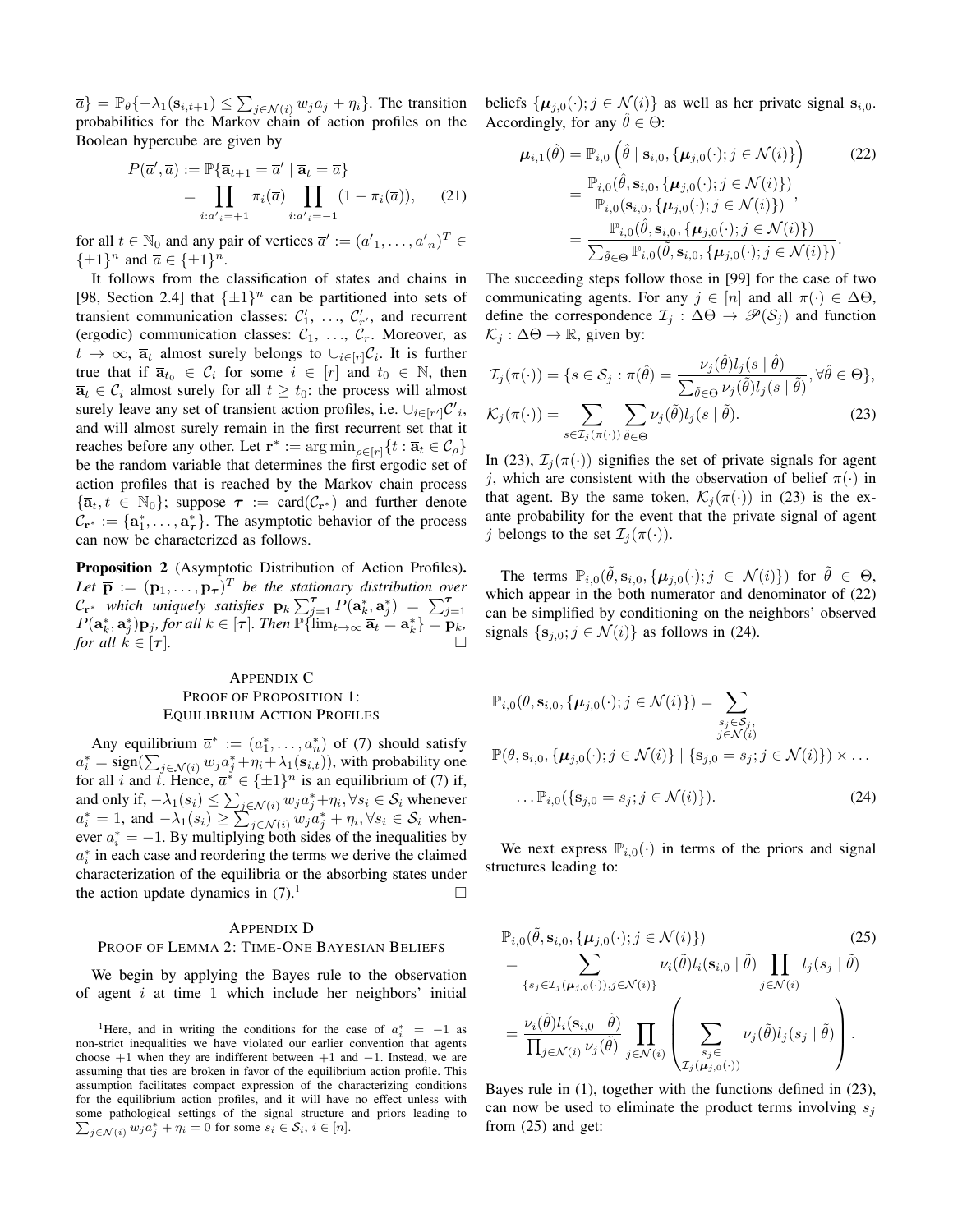$$
\mathbb{P}_{i,0}(\tilde{\theta}, \mathbf{s}_{i,0}, \{\boldsymbol{\mu}_{j,0}(\cdot); j \in \mathcal{N}(i)\}) = \frac{\nu_i(\tilde{\theta})l_i(\mathbf{s}_{i,0} | \tilde{\theta})}{\prod_{j \in \mathcal{N}(i)} \nu_j(\tilde{\theta})} \times (26)
$$

$$
\dots \times \prod_{j \in \mathcal{N}(i)} \left(\boldsymbol{\mu}_{j,0}(\tilde{\theta}) \sum_{s_j \in \mathcal{I}_j(\boldsymbol{\mu}_{j,0}(\cdot))} \sum_{\tilde{\theta} \in \Theta} \nu_j(\tilde{\theta})l_j(s | \tilde{\theta})\right)
$$

$$
= \nu_i(\tilde{\theta})l_i(\mathbf{s}_{i,0} | \tilde{\theta}) \left(\prod_{j \in \mathcal{N}(i)} \frac{\boldsymbol{\mu}_{j,0}(\tilde{\theta})}{\nu_j(\tilde{\theta})}\right) \prod_{j \in \mathcal{N}(i)} \mathcal{K}_j(\boldsymbol{\mu}_{j,0}(\cdot)).
$$

Upon replacing (26) in (22), the product terms involving  $\mathcal{K}_i(\boldsymbol{\mu}_{i,0}(\cdot))$  cancel out and (9) follows.

## APPENDIX E PROOF OF THEOREM 1: NO LEARNING WHEN  $\rho > 1$

We begin the analysis of the beliefs propagation under (10) by forming the ratio

$$
\frac{\boldsymbol{\mu}_{i,t}(\check{\theta})}{\boldsymbol{\mu}_{i,t}(\theta)} = \frac{\nu_i(\check{\theta})}{\nu_i(\theta)} \times \frac{l_i(\mathbf{s}_{i,t} \mid \check{\theta})}{l_i(\mathbf{s}_{i,t} \mid \theta)} \times \prod_{j \in \mathcal{N}(i)} \frac{\boldsymbol{\mu}_{j,t-1}(\check{\theta})}{\boldsymbol{\mu}_{j,t-1}(\theta)} \times \frac{\nu_j(\theta)}{\nu_j(\check{\theta})},
$$

for any false state  $\hat{\theta} \in \Theta \setminus \{\theta\}$  and each agent  $i \in [n]$  at all times  $t \in \mathbb{N}$ . The above has the advantage of removing the normalization factor in the dominator out of the picture; thence, focusing instead on the evolution of belief ratios, which has a log-linear format. The latter motivates definitions of loglikelihood ratios for signals, beliefs, and priors as follows. Similarly to  $\lambda_{\check{\theta}}(\mathbf{s}_{i,t})$  and  $\phi_{i,t}(\check{\theta})$ , define the log-ratios of prior beliefs as  $\gamma_i(\check{\theta}) := \log (\nu_i(\check{\theta})/\nu_i(\theta))$ . Starting from the above iterations for the belief ratio and taking the logarithms of both sides yields

$$
\phi_{i,t}(\check{\theta}) = \gamma_i(\check{\theta}) + \lambda_{\check{\theta}}(\mathbf{s}_{i,t}) + \sum_{j \in \mathcal{N}(i)} \phi_{j,t-1}(\check{\theta}) - \gamma_j(\check{\theta}). \tag{27}
$$

Multiplying both sides of (27) by  $\alpha_i$ , which is the centrality of agent i, and summing over all  $i \in [n]$  yields that

$$
\Phi_t(\check{\theta}) = \sum_{i=1}^n \alpha_i \gamma_i(\check{\theta}) + \sum_{i=1}^n \alpha_i \lambda_{\check{\theta}}(\mathbf{s}_{i,t})
$$
\n
$$
+ \sum_{i=1}^n \alpha_i \sum_{j \in \mathcal{N}(i)} (\phi_{j,t-1}(\check{\theta}) - \gamma_j(\check{\theta})).
$$
\n(28)

First note that we can write

$$
\sum_{i=1}^{n} \alpha_i \gamma_i(\check{\theta}) - \sum_{i=1}^{n} \alpha_i \sum_{j \in \mathcal{N}(i)} \gamma_j(\check{\theta}) = \text{tr}\left\{ \left(I - A^T\right) \overline{\alpha} \overline{\gamma} \left(\check{\theta}\right)^T \right\}
$$

$$
= (1 - \rho)\beta(\check{\theta}), \qquad (29)
$$

where  $\overline{\gamma}(\check{\theta}) := (\gamma_1(\check{\theta}), \dots, \gamma_n(\check{\theta}))^T$ . Next note that by the choice of  $\bar{\alpha}$  as the eigenvector corresponding to the  $\rho$  eigenvalue of matrix A we get

$$
\sum_{i=1}^{n} \alpha_i \sum_{j \in \mathcal{N}(i)} \phi_{j,t-1}(\check{\theta}) = \overline{\alpha}^T A \overline{\phi}_{t-1}(\check{\theta}) = \rho \overline{\alpha}^T \overline{\phi}_{t-1}(\check{\theta})
$$

$$
= \rho \Phi_{t-1}(\check{\theta}). \tag{30}
$$

where  $\overline{\phi}_t(\check{\theta}) := (\phi_{1,t}(\check{\theta}), \dots, \phi_{n,t}(\check{\theta}))^T$ . Now replacing (29) and (30) in (28) yields the following recursion for  $\Phi_t(\check{\theta})$ :

$$
\Phi_t(\check{\theta}) = \Lambda_t(\check{\theta}) + \rho \Phi_{t-1}(\check{\theta}) + (1 - \rho)\beta(\check{\theta}), \qquad (31)
$$

initialized by  $\Phi_0(\check{\theta}) = \beta(\check{\theta}) + \Lambda_0(\check{\theta})$ , where  $\beta(\check{\theta}) :=$  $\sum_{i=1}^{n} \alpha_i \log (\nu_i(\check{\theta})/\nu_i(\theta))$  is a constant that is determined by the initial prior beliefs, and it measures the total bias in the network relative between the two states  $\theta$  and  $\theta$ . In particular, if the agents are unbiased starting from uniform priors on  $\Theta$ , then  $\beta(\check{\theta}) = 0$ ,  $\forall \check{\theta} \in \Theta$ . Note also that the assumption of full support priors implies that  $|\beta(\check{\theta})|$  is finite. By iterating (31) for  $t \in \mathbb{N}$  we obtain (14). Next note that in a strongly connected graph every node has a degree greater than or equal to one so that  $\rho \ge 1$ , [84, Chapter 2]. If  $\rho > 1$ , then the term  $\rho^t \Lambda_0(\check{\theta})$ increases in variance as  $t \to \infty$ , and unless  $\Lambda_0(\check{\theta}) < \epsilon$  with  $\mathbb{P}_{\theta}$ -probability one for some  $\epsilon < 0$ , almost sure convergence to  $-\infty$  for  $\Phi_t(\check{\theta})$  in (14) cannot hold true.  $□$ 

## **REFERENCES**

- [1] J. Surowiecki, *The Wisdom of Crowds*. Knopf Doubleday Publishing Group, 2005.
- [2] F. Galton, "Vox populi (the wisdom of crowds)," *Nature*, vol. 75, no. 7, pp. 450–451, 1907.
- [3] M. T. Maloney and J. H. Mulherin, "The complexity of price discovery in an efficient market: the stock market reaction to the challenger crash," *Journal of corporate finance*, vol. 9, no. 4, pp. 453–479, 2003.
- [4] I. L. Janis, *Groupthink: Psychological studies of policy decisions and fiascoes*. Houghton Mifflin Boston, 1982.
- [5] K. Eliaz, D. Ray, and R. Razin, "Choice shifts in groups: A decisiontheoretic basis," *The American economic review*, pp. 1321–1332, 2006.
- [6] J. A. Stoner, "Risky and cautious shifts in group decisions: The influence of widely held values," *Journal of Experimental Social Psychology*, vol. 4, no. 4, pp. 442–459, 1968.
- [7] D. J. Isenberg, "Group polarization: a critical review and meta-analysis." *Journal of personality and social psychology*, vol. 50, no. 6, p. 1141, 1986.
- [8] N. Roux and J. Sobel, "Group polarization in a model of information aggregation," *American Economic Journal: Microeconomics*, vol. 7, no. 4, pp. 202–32, 2015.
- [9] P. M. DeMarzo, D. Vayanos, and J. Zwiebel, "Persuasion bias, social influence, and unidimensional opinions," *The Quarterly Journal of Economics*, vol. 118, pp. 909–968, 2003.
- [10] B. Golub and M. O. Jackson, "Naïve Learning in Social Networks and the Wisdom of Crowds," *American Economic Journal: Microeconomics*, vol. 2, no. 1, pp. 112–149, Feb. 2010.
- [11] V. Krishnamurthy and W. Hoiles, "Online reputation and polling systems: Data incest, social learning, and revealed preferences," *IEEE Transactions on Computational Social Systems*, vol. 1, no. 3, pp. 164– 179, 2014.
- [12] D. Acemoglu and A. Ozdaglar, "Opinion dynamics and learning in social networks," *Dynamic Games and Applications*, vol. 1, no. 1, pp. 3–49, 2011.
- [13] M. O. Jackson, *Social and Economic Networks*. Princeton, NJ: Princeton University Press, 2008.
- [14] S. Goyal, *Connections: an introduction to the economics of networks*. Princeton University Press, 2012.
- [15] C. P. Chamley, *Rational Herds: Economic Models of Social Learning*. Cambridge University Press, 2004.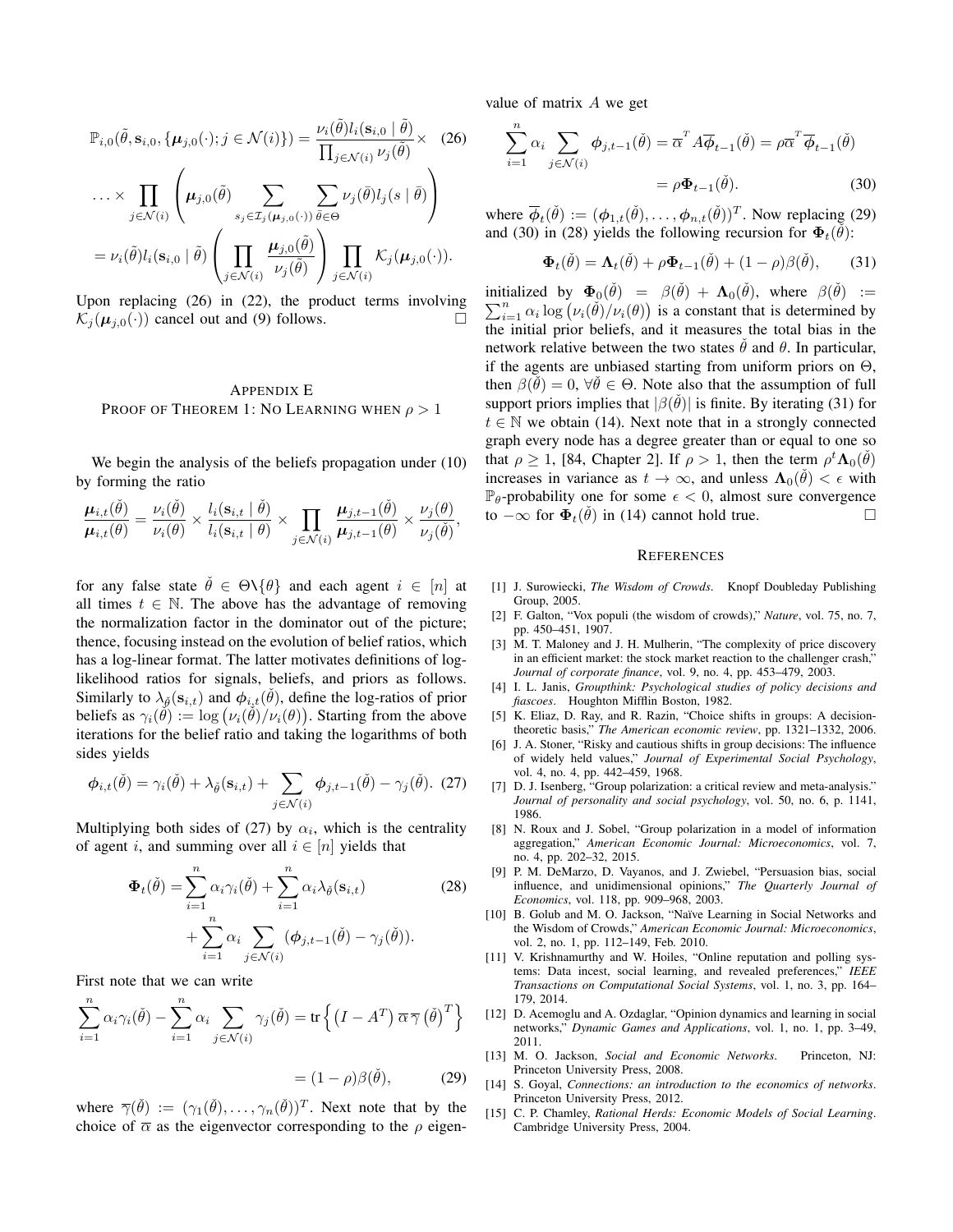- [16] V. Krishnamurthy and H. V. Poor, "Social learning and bayesian games in multiagent signal processing: How do local and global decision makers interact?" *IEEE Signal Processing Magazine,*, vol. 30, no. 3, pp. 43–57, 2013.
- [17] Y. Wang and P. Djuric, "Social learning with bayesian agents and random decision making," *IEEE Transactions on Signal Processing*, vol. 63, no. 12, pp. 3241–3250, 2015.
- [18] V. Krishnamurthy, O. N. Gharehshiran, and M. Hamdi, "Interactive sensing and decision making in social networks," *Foundations and Trends in Signal Processing*, vol. 7, no. 1-2, pp. 1–196, Apr. 2014.
- [19] E. Mossel, A. Sly, and O. Tamuz, "Asymptotic learning on bayesian social networks," *Probability Theory and Related Fields*, vol. 158, no. 1-2, pp. 127–157, 2014.
- [20] A. Jadbabaie, P. Molavi, A. Sandroni, and A. Tahbaz-Salehi, "Nonbayesian social learning," *Games and Economic Behavior*, vol. 76, no. 1, pp. 210 – 225, 2012.
- [21] E. M. Rogers, *Diffusion of Innovations*, 5th ed. Simon and Schuster, 2003.
- [22] V. Borkar and P. Varaiya, "Asymptotic agreement in distributed estimation," *IEEE Transactions on Automatic Control*, vol. 27, no. 3, pp. 650–655, Jun 1982.
- [23] J. N. Tsitsiklis and M. Athans, "Convergence and asymptotic agreement in distributed decision problems," *Automatic Control, IEEE Transactions on*, vol. 29, no. 1, pp. 42–50, 1984.
- [24] S. McLaughlin, V. Krishnamurthy, and S. Challa, "Managing data incest in a distributed sensor network," in *IEEE International Conference on Acoustics, Speech, and Signal Processing (ICASSP'03)*, vol. 5. IEEE, 2003, pp. V–269.
- [25] N. Cesa-Bianchi and G. Lugosi, *Prediction, Learning, and Games*. New York, NY, USA: Cambridge University Press, 2006.
- [26] A. Jadbabaie, J. Lin, and A. S. Morse, "Coordination of groups of mobile autonomous agents using nearest neighbor rules," *IEEE Transactions on Automatic Control*, vol. 48, no. 6, pp. 988–1001, 2003.
- [27] M. Mesbahi and M. Egerstedt, *Graph Theoretic Methods in Multiagent Networks*. Princeton University Press, 2010.
- [28] D. Blackwell and L. Dubins, "Merging of opinions with increasing information," *The Annals of Mathematical Statistics*, vol. 33, pp. 882 – 886, 1962.
- [29] E. Lehrer and R. Smorodinsky, "Merging and learning," *Lecture Notes-Monograph Series*, pp. 147–168, 1996.
- [30] D. Acemoglu, M. A. Dahleh, I. Lobel, and A. Ozdaglar, "Bayesian learning in social networks," *The Review of Economic Studies*, vol. 78, no. 4, pp. 1201–1236, 2011.
- [31] M. Mueller-Frank, "A general framework for rational learning in social networks," *Theoretical Economics*, vol. 8, no. 1, pp. 1–40, 2013.
- [32] A. Wilson, "Bounded memory and biases in information processing," *Econometrica*, vol. 82, no. 6, pp. 2257–2294, 2014.
- [33] T. M. Cover, "A note on the two-armed bandit problem with finite memory," *Information and Control*, vol. 12, no. 5, pp. 371–377, 1968.
- [34] ——, "Hypothesis testing with finite statistics," *The Annals of Mathematical Statistics*, pp. 828–835, 1969.
- [35] L. Kontorovich, "Statistical estimation with bounded memory," *Statistics and Computing*, vol. 22, no. 5, pp. 1155–1164, 2012.
- [36] M. E. Hellman and T. M. Cover, "Learning with finite memory," *The Annals of Mathematical Statistics*, pp. 765–782, 1970.
- [37] T. M. Cover, M. A. Freedman, and M. E. Hellman, "Optimal finite memory learning algorithms for the finite sample problem," *Information and Control*, vol. 30, no. 1, pp. 49 – 85, 1976.
- [38] T. M. Cover and M. E. Hellman, "The two-armed-bandit problem with time-invariant finite memory," *IEEE Transactions on Information Theory*, vol. 16, no. 2, pp. 185–195, 1970.
- [39] K. Drakopoulos, A. Ozdaglar, and J. N. Tsitsiklis, "On learning with finite memory," *IEEE Transactions on Information Theory*, vol. 59, no. 10, pp. 6859–6872, 2013.
- [40] M. H. DeGroot, "Reaching a consensus," *Journal of American Statistical Association*, vol. 69, pp. 118 – 121, 1974.
- [41] A. Jadbabaie, P. Molavi, and A. Tahbaz-Salehi, "Information heterogeneity and the speed of learning in social networks," *Revise and Resubmit, Review of Economic Studies*, 2013.
- [42] V. Bala and S. Goyal, "Learning from neighbours," *The Review of Economic Studies*, vol. 65, no. 3, pp. 595–621, 1998.
- [43] E. Eyster and M. Rabin, "Naive herding in rich-information settings," *American economic journal: microeconomics*, vol. 2, no. 4, pp. 221–243, 2010.
- [44] ——, "Extensive imitation is irrational and harmful," *The Quarterly Journal of Economics*, p. qju021, 2014.
- [45] V. Krishnamurthy, *Partially Observed Markov Decision Processes*. Cambridge University Press, 2016.
- [46] M. Luca, "Reviews, reputation, and revenue: The case of yelp. com," *Com (September 16, 2011). Harvard Business School NOM Unit Working Paper*, no. 12-016, 2011.
- [47] G. Gigerenzer and W. Gaissmaier, "Heuristic decision making," *Annual review of psychology*, vol. 62, pp. 451–482, 2011.
- [48] G. Gigerenzer and D. G. Goldstein, "Reasoning the fast and frugal way: models of bounded rationality," *Psychological review*, vol. 103, no. 4, p. 650, 1996.
- [49] G. Gigerenzer and P. M. Todd, *Simple heuristics that make us smart*. Oxford University Press, USA, 1999.
- [50] R. Hegselmann and U. Krause, "Opinion dynamics driven by various ways of averaging," *Computational Economics*, vol. 25, no. 4, pp. 381– 405, 2005.
- [51] V. Grimm and F. Mengel, "An experiment on belief formation in networks," *Available at SSRN 2361007*, 2014.
- [52] A. G. Chandrasekhar, H. Larreguy, and J. P. Xandri, "Testing models of social learning on networks: Evidence from a lab experiment in the field," National Bureau of Economic Research, Tech. Rep., 2015.
- [53] P. Molavi, A. Tahbaz-Salehi, and A. Jadbabaie, "Foundations of nonbayesian social learning," *Columbia Business School Research Paper*, 2015.
- [54] M. Mueller-Frank and C. Neri, "A general model of boundedly rational observational learning: Theory and experiment," *Available at SSRN 2566210*, 2015.
- [55] J. S. B. Evans, "In two minds: dual-process accounts of reasoning," *Trends in cognitive sciences*, vol. 7, no. 10, pp. 454–459, 2003.
- [56] D. Kahneman, *Thinking, fast and slow*. Farrar Straus Giroux, 2011.
- [57] -, "Maps of bounded rationality: Psychology for behavioral economics," *The American economic review*, vol. 93, no. 5, pp. 1449–1475, 2003.
- [58] I. Brocas and J. D. Carrillo, "Dual-process theories of decision-making: A selective survey," *Journal of economic psychology*, vol. 41, pp. 45–54, 2014.
- [59] R. J. Aumann, "Agreeing to disagree," *The annals of statistics*, pp. 1236– 1239, 1976.
- [60] D. Fudenberg, *The Theory of Learning in Games*. MIT Press, 1998.
- [61] H. P. Young, *Strategic learning and its limits*. Oxford university press, 2004.
- [62] D. Rosenberg, E. Solan, and N. Vieille, "Informational externalities and emergence of consensus," *Games and Economic Behavior*, vol. 66, no. 2, pp. 979–994, 2009.
- [63] J.-F. Mertens and S. Zamir, "Formulation of bayesian analysis for games with incomplete information," *International Journal of Game Theory*, vol. 14, no. 1, pp. 1–29, 1985.
- [64] A. Brandenburger and E. Dekel, "Hierarchies of beliefs and common knowledge," *Journal of Economic Theory*, vol. 59, no. 1, pp. 189–198, 1993.
- [65] R. O'Donnell, *Analysis of boolean functions*. Cambridge University Press, 2014.
- [66] I. Benjamini, G. Kalai, and O. Schramm, "Noise sensitivity of boolean functions and applications to percolation," *Publications Mathematiques ´ de l'Institut des Hautes Etudes Scientifiques ´* , vol. 90, no. 1, pp. 5–43, 1999.
- [67] E. Mossel, R. O'Donnell, and K. Oleszkiewicz, "Noise stability of functions with low influences: invariance and optimality," *46th Annual IEEE Symposium on Foundations of Computer Science (FOCS)*, pp. 21– 30, 2005.
- [68] Y. Peres, "Noise stability of weighted majority," *arXiv preprint math/0412377*, 2004.
- [69] W. S. McCulloch and W. Pitts, "A logical calculus of the ideas immanent in nervous activity," *The bulletin of mathematical biophysics*, vol. 5, no. 4, pp. 115–133, 1943.
- [70] J. J. Hopfield, "Neural networks and physical systems with emergent collective computational abilities," *Proceedings of the national academy of sciences*, vol. 79, no. 8, pp. 2554–2558, 1982.
- [71] D. A. Levin, Y. Peres, and E. L. Wilmer, *Markov Chains and Mixing Times*. American Mathematical Society, 2009.
- [72] F. Martinelli, *Lectures on Glauber Dynamics for Discrete Spin Models*. Springer, 1999.